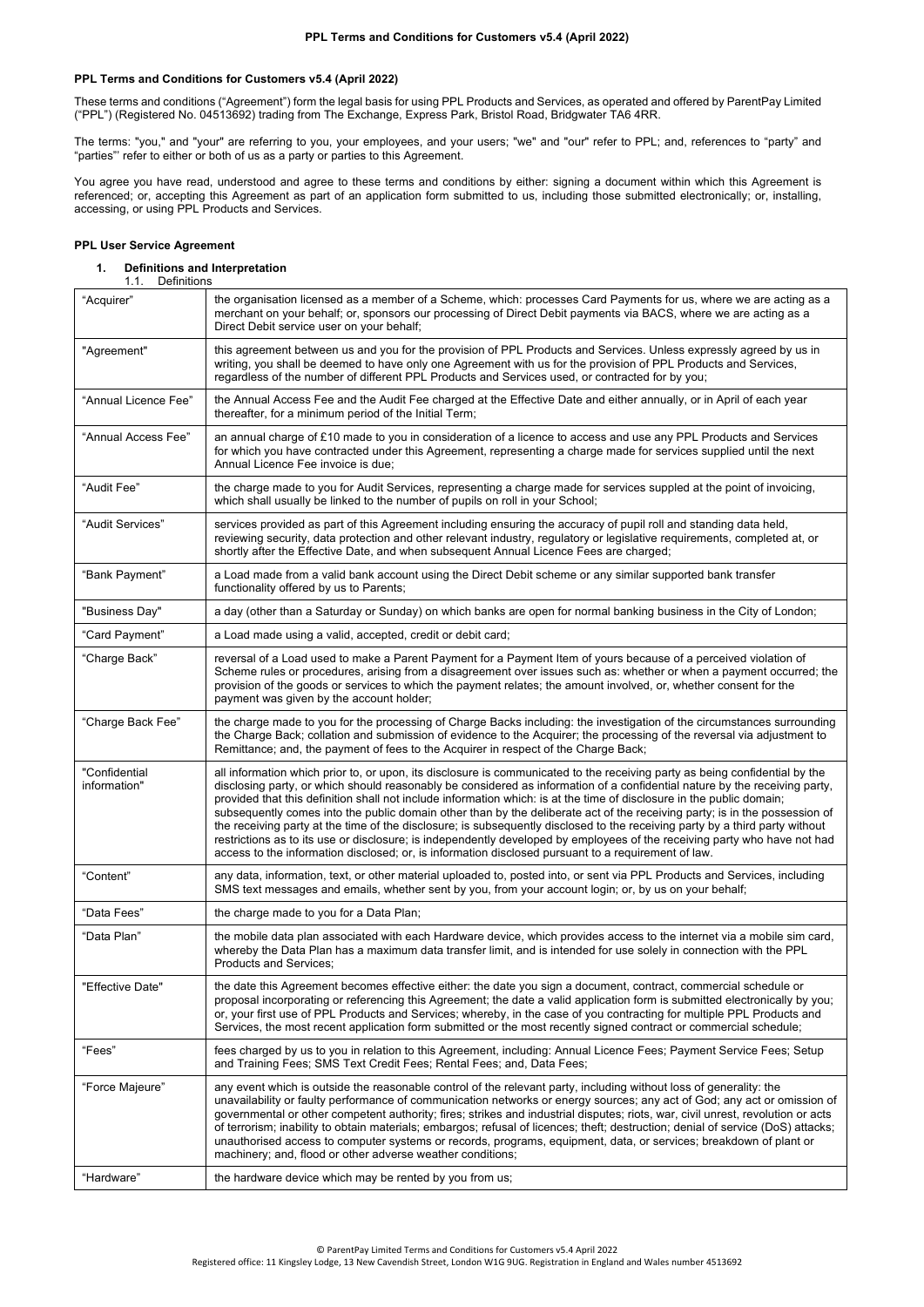| "Holding Account"               | a dedicated bank account managed by us, which holds funds including the aggregate total value of Parent Account<br>Balances and Parent Payments not yet included in a Remittance;                                                                                                                                                                                                                                                                                                                                                                              |  |  |
|---------------------------------|----------------------------------------------------------------------------------------------------------------------------------------------------------------------------------------------------------------------------------------------------------------------------------------------------------------------------------------------------------------------------------------------------------------------------------------------------------------------------------------------------------------------------------------------------------------|--|--|
| "Initial Term"                  | a period of thirty-six (36) months from the Effective Date;                                                                                                                                                                                                                                                                                                                                                                                                                                                                                                    |  |  |
| "Load"                          | the process by which a Parent adds funds to their Parent Account Balance using the PPL Products and Services and<br>supported Scheme payment methods, including Card Payments and Bank Payments;                                                                                                                                                                                                                                                                                                                                                               |  |  |
| "Notices"                       | any Notice is deemed to be served by us if it is: sent to you via post or email; or, posted on our websites; or, posted to<br>any online account or portal service available to you on PPL Products and Services. Any Notice is deemed to be served<br>by you if it is sent in writing by one of the School's duly authorised directors or office holders: by email to<br>accounts@parentpay.com or other email address as we may advise from time to time; or, is sent by recorded delivery to<br>the Bridgwater office address at the top of this Agreement. |  |  |
| "Parent"                        | a parent or guardian of a pupil enrolled in your School whose record is uploaded to the PPL Products and Services by<br>you and whose Parent Portal login is activated by them;                                                                                                                                                                                                                                                                                                                                                                                |  |  |
| "Parent Account"                | a virtual account operated by us, accessed by parents via the Parent Portal, into which Parents can Load funds and, in<br>some cases maintain a Parent Account Balance, for use in making Parent Payments for Payment Items via PPL<br><b>Products and Services:</b>                                                                                                                                                                                                                                                                                           |  |  |
| "Parent Account<br>Balance"     | the individual balance of a Parent's Parent Account;                                                                                                                                                                                                                                                                                                                                                                                                                                                                                                           |  |  |
| "Parent Payment"                | the process by which a Parent makes a payment for Payment Items, using PPL Products and Services, whereby the<br>Transaction Value is deducted from the Parent Account Balance;                                                                                                                                                                                                                                                                                                                                                                                |  |  |
| "Parent Portal"                 | the online portal provided by us, in some cases also accessible as a mobile app, that provides Parents with access to a<br>range of services, including the ability to view Content and the facility to make Parent Payments for your Payment Items.<br>For the avoidance of doubt, the Parent Portal may include Content from Parents' other Schools and/or Content from us;                                                                                                                                                                                  |  |  |
| "Payment Collection<br>Service" | the service offered by us which facilitates the collection of funds by you, in respect of your Payment Items, which<br>includes: the processing of Loads and Parent Payments; the processing of Refunds; the management of the Holding<br>Account, settlement services for the Remittance; related reporting services; the handling of Charge Backs; and, operation<br>of the Payment Collection Service in line with relevant regulatory requirements and Scheme rules;                                                                                       |  |  |
| "Payment Item"                  | a good or service offered to Parents by you, your suppliers or affiliates, or by us, via the PPL Products and Services;                                                                                                                                                                                                                                                                                                                                                                                                                                        |  |  |
| "Payment Service<br>Fee"        | a fee charged by us to you, for the use of PPL Products and Services by you and your Parents, which includes inter alia:<br>access to relevant enhancements and updates to PPL Products and Services; remote hosting of the PPL Products and<br>Services; support services provided to you and/or to your Parents; certification and management of security<br>requirements; and, the operation of the Payment Collection Service;                                                                                                                             |  |  |
| "PayPoint Payment"              | a Load made in cash at PayPoint authorised agents or terminals, via the PayPoint Scheme;                                                                                                                                                                                                                                                                                                                                                                                                                                                                       |  |  |
| "PPL Desktop<br>Products"       | specific products provided by us, which are designed to run locally in the School, on a compatible pc, to facilitate the<br>operation of the PPL Products and Services, including the transfer of pupil and Parent data from you to us;                                                                                                                                                                                                                                                                                                                        |  |  |
| "PPL Products and<br>Services"  | our products and services which may include: ParentPay, Schoolcomms and Cypad branded products; PPL Desktop<br>Products; related support sites for these products; and, services provided by us that may include the Payment Collection<br>Service, Audit Services, and other services such as support, setup, training, project management and consultancy;                                                                                                                                                                                                   |  |  |
| "Premises"                      | your premises at which the Rental is to be provided;                                                                                                                                                                                                                                                                                                                                                                                                                                                                                                           |  |  |
| "Refund"                        | the process by which you cancel all or part of a Parent Payment for a Payment Item. or, in the case of a Reversal, where<br>the system cancels the Parent Payment, resulting in an amount being deducted from a Remittance made to you by us<br>and returned either directly to the Parent, or, to the Parent Account Balance,                                                                                                                                                                                                                                 |  |  |
| "Refund Transaction<br>Value"   | the value of a full or partial Refund or a Reversal;                                                                                                                                                                                                                                                                                                                                                                                                                                                                                                           |  |  |
| "Remittance"                    | the aggregate net total of the Transaction Value of all Parent Payments, minus the Refund Transaction Value of all<br>Refunds for Parent Payments processed on your behalf during the last Settlement Period, after deduction of: Fees;<br>amounts due for any Charge Backs; any fines or additional fees due to the Acquirer related to your Parent's Card<br>Payments; and, any other outstanding amounts due to us under the Agreement;                                                                                                                     |  |  |
| "Renewal Term"                  | each subsequent period of thirty six (36) months after the end of the Initial Term;                                                                                                                                                                                                                                                                                                                                                                                                                                                                            |  |  |
| "Rental"                        | the rental of the Hardware(s) by you, subject to this Agreement;                                                                                                                                                                                                                                                                                                                                                                                                                                                                                               |  |  |
| "Rental Extension<br>Fees"      | the charges made to you for an unplanned extension to the Rental Term, which shall be equivalent to a pro rata amount<br>of one hundred and fifty percent (150%) of the Rental Fees, whereby the minimum Rental Extension Fee shall be for a<br>period of one (1) month, and, for unplanned extensions longer than twenty eight (28) days, shall be a minimum of twelve<br>$(12)$ months;                                                                                                                                                                      |  |  |
| "Rental Fees"                   | the charges made to you, for the Rental;                                                                                                                                                                                                                                                                                                                                                                                                                                                                                                                       |  |  |
| "Rental Term"                   | the agreed period of the Rental, which, unless specifically agreed to the contrary, shall be equivalent to the Term of this<br>Agreement;                                                                                                                                                                                                                                                                                                                                                                                                                      |  |  |
| "Reversal"                      | the reversing of a Load, either by the Scheme, or by us, due to: an inability to collect funds from the Parent; where the<br>Load was processed in error; or, where failing to reverse the Load is likely to result in a Charge Back, cancellation, or<br>breach of Scheme rules; whereby, when a Reversal takes place, any Parent Payment(s) processed as a result of the<br>Load which is reversed, will also be reversed, having the same effect as a Refund;                                                                                               |  |  |
| "RPI"                           | the All Items Retail Price Index as published by the Office of National Statistics from time to time;                                                                                                                                                                                                                                                                                                                                                                                                                                                          |  |  |
| "Scheme"                        | an organisation which manages and controls the rules for clearing of payments through a network of participating<br>members or entities, or an organisation which operates or owns such a network, where Schemes which are supported for                                                                                                                                                                                                                                                                                                                       |  |  |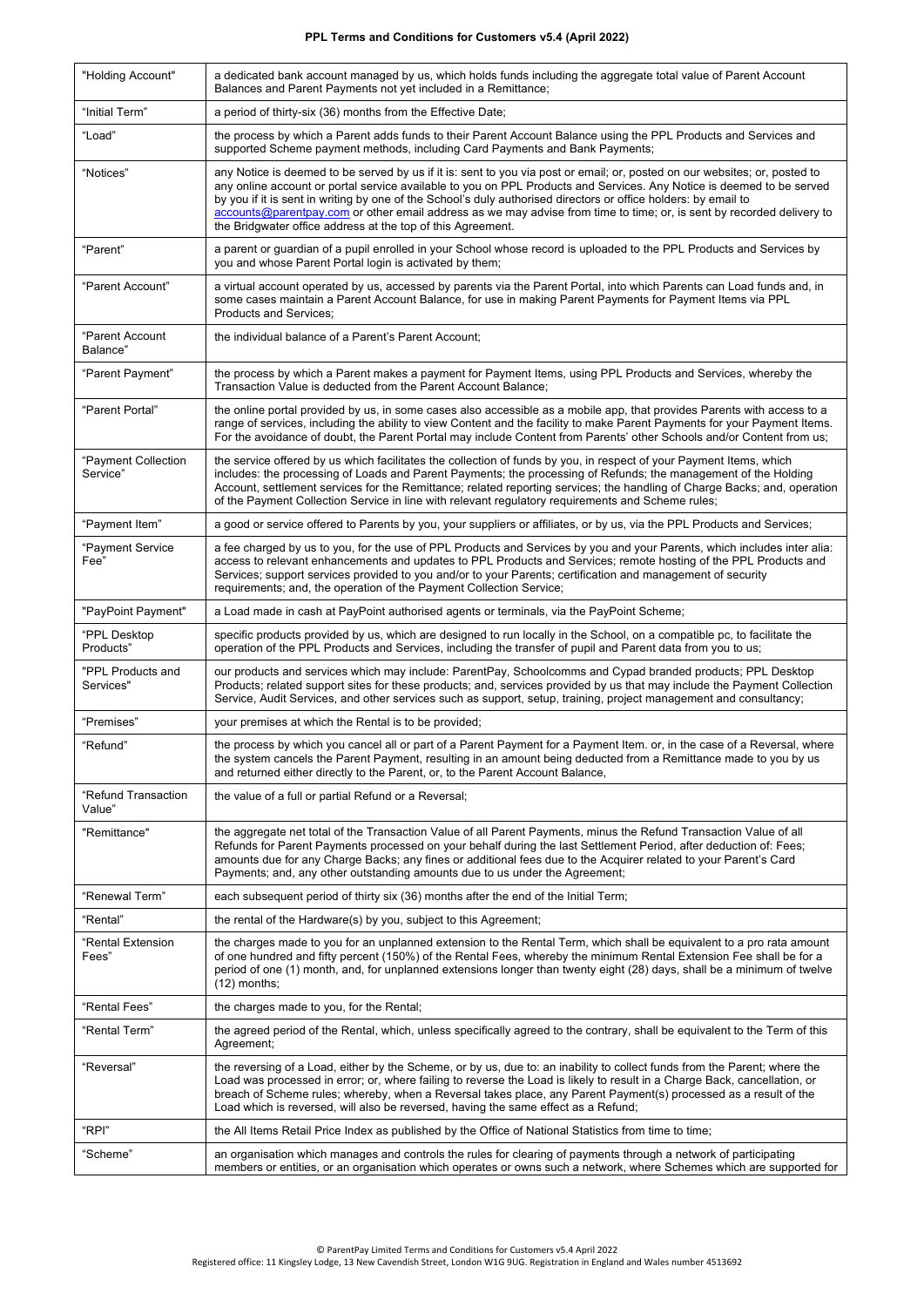|                             | Loads may include American Express, BACS/Direct Debit, MasterCard, PayPoint and Visa, and where the supported<br>Schemes may change from time to time;                                                                                                                                                                                                                                                                            |  |  |
|-----------------------------|-----------------------------------------------------------------------------------------------------------------------------------------------------------------------------------------------------------------------------------------------------------------------------------------------------------------------------------------------------------------------------------------------------------------------------------|--|--|
| "School"                    | you, the school or other establishment or organisation, that contracts with us under this Agreement;                                                                                                                                                                                                                                                                                                                              |  |  |
| "Settlement Period"         | the regular period as part of the Payment Collection Service for which the Remittance is calculated, currently from 00:00<br>on either a Tuesday or Wednesday to 23:59 and 59 seconds the following Monday or Tuesday respectively, either<br>weekly or bi-weekly, depending upon the cycle relevant to you, or at a frequency or cycle that may be notified by us to<br>you from time to time by means of a Notice;              |  |  |
| "Setup and Training<br>Fee" | the charge made to you for the activation and initial remote basic setup of your online account within the PPL Products<br>and Services and for access to our web based training course, representing a charge made for services suppled at the<br>point of invoicing;                                                                                                                                                            |  |  |
| "SMS Text Credit<br>Fee"    | the charge made for sending SMS messages via ParentPay Product and Services, whereby one full credit is charged for<br>each standard SMS message or part thereof, where an SMS message is defined under the GSM 03.38 standard. The<br>fee represents a charge made for services suppled at the point of invoicing if paid in arrears, or for services supplied at<br>the time the SMS messages are sent, if pre-paid in bundles; |  |  |
| "Term"                      | the Initial Term or a Renewal Term as the context so allows;                                                                                                                                                                                                                                                                                                                                                                      |  |  |
| "Trademarks"                | all of our trademarks and logo's that exist now or in the future, both registered and non-registered, as may be specified<br>by us from time to time;                                                                                                                                                                                                                                                                             |  |  |
| "Transaction Value"         | the price payable by a Parent for a Payment Item or a set of Payment Items acquired in a single transaction;                                                                                                                                                                                                                                                                                                                      |  |  |

- 1.2. Clause and Schedule headings shall not affect the interpretation of this Agreement.
- 1.3. References to clauses and Schedules are to clauses of and Schedules to this Agreement and references to paragraphs and Parts are to paragraphs and Parts of the relevant Schedule.
- 1.4. The Schedules form part of this Agreement and shall have effect as if set out in full in the body of this Agreement. Any reference to this Agreement includes the Schedules. Where there is a conflict between the Schedules and the clauses in the body of this Agreement, the terms of the Schedules shall take precedent over this Agreement.
- 1.5. A reference to this Agreement or to any other agreement or document referred to in this Agreement is a reference to this Agreement or such other agreement or document as varied, superseded or novated (in each case, other than in breach of the provisions of this Agreement or the provisions of the agreement or document in question, as appropriate) from time to time.
- 1.6. Unless the context otherwise requires words in the singular shall include the plural and, in the plural, shall include the singular.
- 1.7. A person includes a natural person, corporate or unincorporated body (whether or not having a separate legal personality).
- 1.8. A reference to a company shall include any company, corporation or other body corporate, wherever and however incorporated or established.
- 1.9. Any words following the terms including, include, in particular or for example or any similar expression shall be construed as illustrative and shall not limit the sense of the words, description, definition, phrase or term preceding those terms.
- 1.10. Where the context permits, other and otherwise are illustrative and shall not limit the sense of the words preceding them.
- 1.11. A reference to a statute or statutory provision is a reference to it as amended, extended or re-enacted from time to time.
- 1.12. A reference to a statute or statutory provision shall include all subordinate legislation made from time to time under that statute or statutory provision.
- 1.13. Any obligation on a party not to do something includes an obligation not to allow that thing to be done.

# **2. Licence Terms**

- 2.1. In consideration of your payment of the Annual Access Fee, we agree to provide you with, and you hereby accept, a non-exclusive, non-transferable licence for you to access and use PPL Products and Services for the Term, subject to the conditions laid out below.
- 2.2. The licence will at all times be governed by this Agreement.
- 2.3. The licence extends only to those specific PPL Products and Services which you have ordered, where we have accepted the order and charged you the relevant Annual Licence Fee.
- 2.4. The licence allows you and your Parents to use PPL Products and Services for your own internal use only, is personal to you, and may not be assigned, sub-licensed,

sold, resold, transferred, distributed or otherwise disposed of or commercially exploited in any way, including by way of charge, lien or other encumbrance. This licence may extend to use by schools under your control, or receiving services under a contract operated by you, only where specifically detailed by you and accepted by us, and, in doing so, you accept responsibility for ensuring those schools abide by the licence terms set out in this Agreement

- 2.5. You are expressly forbidden and you hereby agree not to: modify, translate, adapt, disassemble, decompile, reverse engineer, or in any way copy the software used in the PPL Products and Services; or, to copy or emulate in any way the design, layout, or functionality of PPL Products and Services.
- 2.6. PPL Products and Services are provided under the absolute condition that:
	- 2.6.1. they may not be used to undertake or support: unsolicited commercial emailing; bulk emailing (other than the legitimate emailing of Parents) or other bulk or unsolicited messaging, regardless of the message transport mechanism;
	- 2.6.2. they may not be used to distribute defamatory speech, pornography, flaming or abusive content of any kind;
	- 2.6.3. they may not be used for distribution of internet viruses, worms, trojan horses or other malware;
	- 2.6.4. they may not allow the violation of the copyright of any third parties;
- 2.7. Any breach of clause 2.6, or what may be reasonably interpreted as a breach, would be a breach of this Agreement and not withstanding any payments made or received will cause us to take such action as is necessary to preserve our good name at our sole discretion, including immediate termination of service and this Agreement.
- 2.8. We may impose reasonable conditions regarding the ethical, moral and legal use of PPL Products and Services from time to time. You shall impose conditions on your users and Parents to the extent necessary to ensure compliance with the terms and intent of this Agreement.
- 2.9. You hereby grant us the right to: connect to your IT systems; and, host, download, view, analyse and retain your Content in so far as it is necessary for the provision of the PPL Products and Services to you and your users, as envisaged in this Agreement, which shall inter alia include the following purposes:
	- 2.9.1. verification of your identity where required;
	- 2.9.2. prevention and detection of crime, fraud and money laundering;
	- 2.9.3. provision of the PPL Products and Services covered by this Agreement;
	- 2.9.4. ongoing administration of PPL Products and Services;
	- 2.9.5. improvement of PPL Products and Services including developing new PPL Products and Services;
	- 2.9.6. research and statistical analysis including payment and usage patterns; and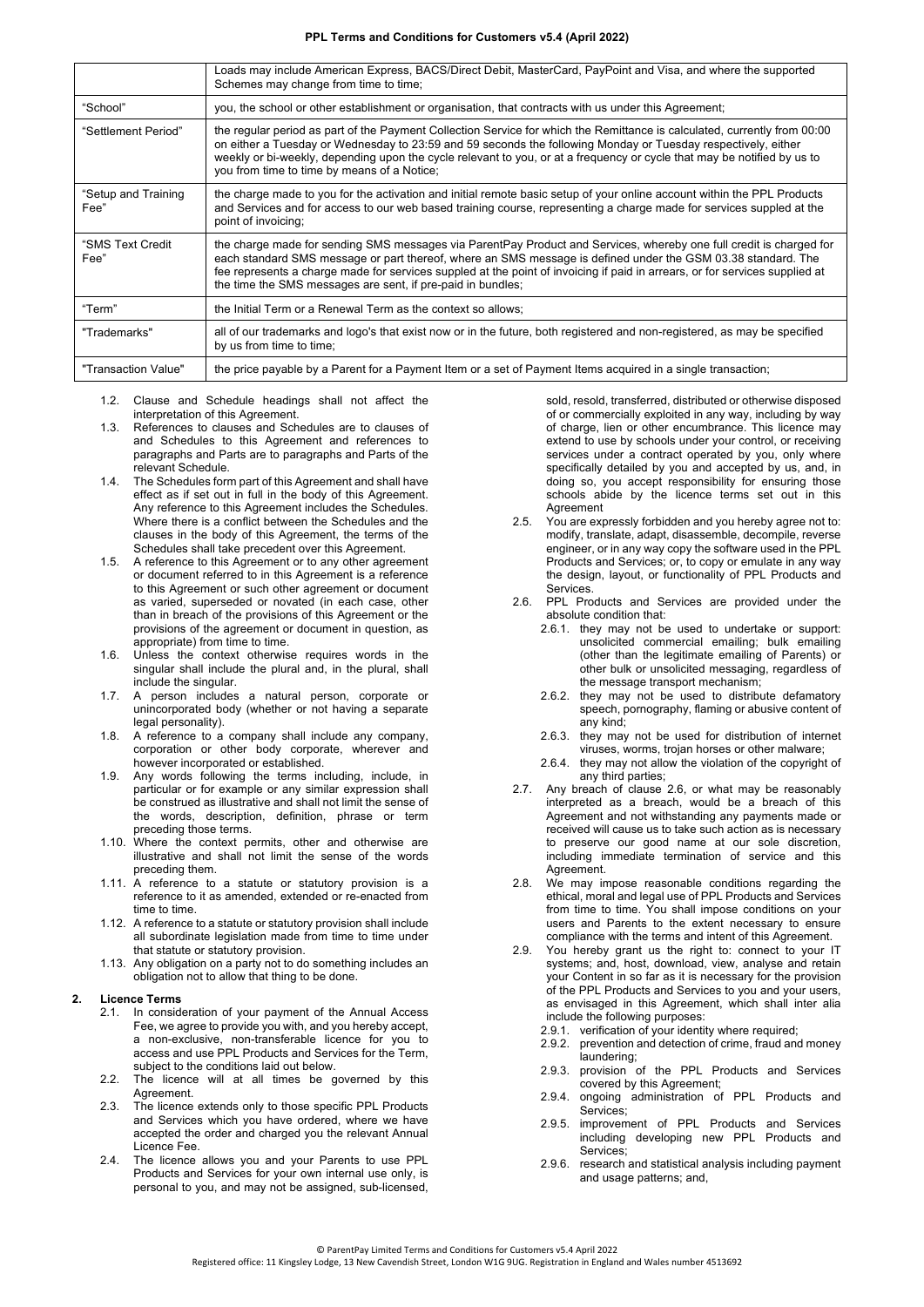- 2.9.7. compliance with our legal and regulatory obligations.
- 2.10. We may retain your Content for as long as is necessary to fulfil the purpose(s) set out in Clause 2.8 and in accordance with the law.
- 2.11. PPL Products and Services are provided as software as a service. As such, the Annual Access Fee relates to the use of the PPL Products and Services as a service, but does not provide access to or copies of the software used to deliver this service, except in the case of PPL Desktop Products, which may be installed locally subject to Clause 2.11 below.
- 2.12. Solely to support the operation of the PPL Products and Services, including facilitating the transfer of pupil and Parent data from your management information system ("MIS") to us, you may install and use one copy of PPL Desktop Products, on a computer on your premises that you use to exchange data between your MIS system and us. Additionally, you may make one backup copy of PPL Desktop Products, as necessary for the continuation of this service. Where the commercial terms of the specific licence allow, you may install and use more than one copy of PPL Desktop Products. After termination of this Agreement, all rights under this licence are terminated and you must securely delete any and all copies of PPL Desktop Products held by you as a result of this Agreement.

#### **3. Term and Termination**

- 3.1. This Agreement shall commence on the Effective Date for the Initial Term and shall be renewed for each Renewal Term thereafter, unless terminated in accordance with the terms set out herein.
- 3.2. Notwithstanding clause 3.1, we shall have the right to terminate this Agreement immediately in the event that: 3.2.1. you breach any representation, warranty, covenant
	- or other obligation under this Agreement;
	- 3.2.2. you are delinquent in any payment hereunder thirty (30) days after the same has become due;
	- 3.2.3. you assign this Agreement to another party without the required consent;
	- 3.2.4. we are requested to do so by a Scheme or financial institution or any other party upon whose services we rely; or you have any distress, execution or other process levied upon your assets; or you make or offer to make any arrangement or composition with any one or more of your creditors or commit any act of bankruptcy; or if any petition or receiving order in bankruptcy is presented or made against you; or if any resolution or petition for your winding up is issued or passed or presented otherwise than for a reconstruction or amalgamation; or you become subject to an administration order; or you cease or threaten to cease to carry on your business; or your financial position deteriorates to such an extent that in our reasonable opinion your capability to adequately to fulfil your obligations under this Agreement has been placed in jeopardy.
- 3.3. Either party may terminate this Agreement without cause at the end of the Initial Term or at the end of the Renewal Term by giving Notice to the other party of their intention to terminate, provided that the Notice is given at least three (3) months prior to the end of the Term.
- 3.4. Notwithstanding the provisions of Clause 3.3, you may terminate this Agreement at any time, with or without cause, upon giving us Notice of your intended termination date, which shall be deemed to be three (3) months after Notice is properly given, provided that you pay any and all fees due to us under this Agreement as set out in this Clause 3.4. The fees due shall be no less than the Fees due under this Agreement in the preceding twelve (12) months ("Annual Fees"), multiplied by the number of years, or part years, remaining from the date of termination to the end of the Term, or the proportion of the fees due that represents a fair reflection of our losses. Where Notice is given less than three (3) months before the end of the Term, a new Renewal Term will have deemed to have started. Where Notice is given less than twelve (12) months after the Effective Date, the Annual Fees shall be calculated based upon the Fees incurred since the Effective Date, pro-rated to a twelve (12) month period.
- 3.5. Upon any termination of this Agreement, you shall immediately discontinue the use of all PPL Products and Services and any license granted under this Agreement shall terminate.
- 3.6. Upon any termination of this Agreement by us, under Clause 3.2, you shall remain liable for any and all fees due to us in line with Clause 3.4 above and such fees will be due to us immediately on termination, where the date of termination shall be deemed to be the first date a breach condition took place.
- 3.7. Termination, repudiation or expiry of this Agreement will be without prejudice to any accrued rights of either party and will not affect obligations which are expressed not to be affected by repudiation, expiry or termination of this Agreement.

# **4. Fees - General**

- 4.1. All Fees are in Pounds Sterling and are subject to applicable taxes, including Value Added Tax at the rate prevailing at the tax point of sale.
- 4.2. We will charge you a Setup and Training Fee and an Annual Licence Fee, in line with the most recent, valid, commercial schedule or proposal provided to you, however we will be entitled to increase or decrease the Audit Fee to reflect any changes in the pupil roll number.
- 4.3. The Setup and Training Fee and the initial Annual Licence Fee is due no later than the earlier of: the payment terms laid out in 5.1; or, prior to initial availability of PPL Products and Services to Parents.
- 4.4. We will charge you a subsequent years' Annual Licence Fee in April of each year during the Term, or, if specifically detailed in your commercial schedule or proposal. on the anniversary of the Effective Date. We reserve the right to change the date of the subsequent years' Annual Licence Fee, once during each Term of the Agreement, by means of a Notice.
- 4.5. We will charge you Payment Service Fees in line with the prevailing rate at the time of invoice, such fee to be collected via a net settlement process as part of the Payment Collection Service, or, if specifically detailed in your commercial schedule or proposal, invoiced periodically in arrears. We hereby reserve the right to change the frequency of the invoicing of the Payment Service Fees by issuing a Notice.
- 4.6. We will charge you an SMS Text Credit Fee for any SMS messages sent from your account, charged at the prevailing rate at the time of invoice, whether bought in blocks of credits in advance, or charged in arrears based on usage.
- 4.7. Regardless of whether PPL Products and Services are used at all, or whether PPL Products and Services are continually used throughout the Initial Term, or any Renewal Term, we do not offer and shall not be obliged to make, any refunds of any valid Fees charged under this **Agreement**
- 4.8. We retain the right to revise our Fees to you at no less than thirty (30) days' notice, provided that we serve a valid Notice of this change. You are entitled to terminate this Agreement per the effective date of the increase, by sending us a Notice within fourteen (14) days of our Notice of the change, where any price increase, other than an increase in the Audit Fee as a result of an increase in pupil roll numbers, is more than the greater of twice RPI or five (5) percent per annum, during the Initial Term, or the greater of twice RPI or ten (10) percent per annum thereafter. For the avoidance of doubt, after termination under this clause 4.8, no further Annual Licence Fee shall be charged to you, however, no Fees shall be refunded and such termination shall not diminish your responsibility to pay Fees already charged by us.

## **5. Payment, invoicing and debt**

5.1. Payment shall be made in Pounds Sterling into the account designated by us, or as may otherwise be agreed in writing by the parties. Payments are due within 30 days of the date of the invoice. If due to bank charges, transfer fees, or the like, we receive less than the invoiced amount, other than as a result of charges by credit card companies, we will re-invoice you for the shortfall. Should payment in full of any invoice (aside from such shortfalls) not be received by us within forty five (45) days after invoice date, we may impose a debt service charge on the overdue balance for each 30-day period or fraction thereof that the overdue amount remains unpaid amounting to three and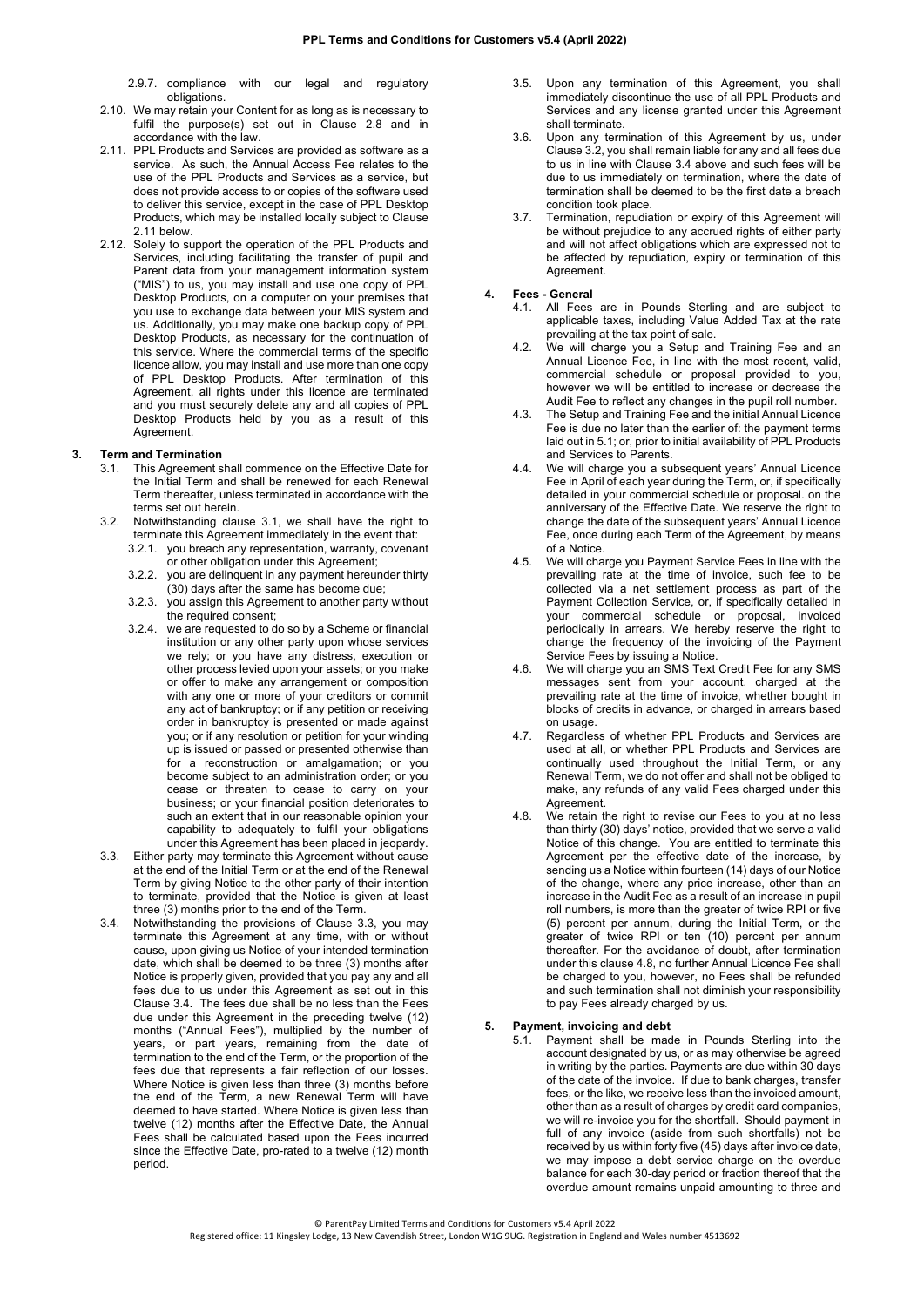a half percent (3.5%) above the sterling base rate quoted from time to time by Barclays PLC. In the event that any amount remains unpaid forty five (45) days after date of invoice, you will be in breach of this Agreement and we may discontinue, withhold, or suspend services to you without any further notice. Our decision not to take action for sums overdue does not diminish your responsibility to pay any and all outstanding amounts due to us.

5.2. You hereby agree to pay reasonable and appropriate legal fees, court costs, and related expenses incurred by us in the collection of any overdue amounts from you.

#### **6. Your Responsibilities**

- 6.1. You will support your Parents in the use of the PPL Products and Services by providing first line support to them.
- 6.2. Where you use our logo, you will use a logo approved and provided by us, and will ensure that alt tags for the logo are accurate based on the copy provided by us.
- 6.3. Where you use text on your website to promote and describe us or PPL Products and Services, you will use text provided by, or approved by us prior to release, such approval not to be unreasonably withheld by us.
- 6.4. You hereby represent and warrant to us that:
	- 6.4.1. you will not conduct your business in any manner that harms our value and reputation or of the value and reputation of our third party service providers;
	- 6.4.2. you will conduct your business affairs in an ethical manner and in accordance with the terms and intent of this Agreement, and in compliance with all applicable laws and regulations;
	- 6.4.3. you will not use PPL Products and Services in connection with any illegal or fraudulent activities determined by the relevant applicable jurisdiction;
	- 6.4.4. you shall not permit nor authorise any other person or business to use PPL Products and Services unless specifically agreed with us in writing in advance;
	- 6.4.5. you will keep your password and login details confidential and will report any suspected breach immediately to us;
	- 6.4.6. you will not copy our websites, PPL Products and Services or its functionality, or use your account access to aid in the development of a competitive product or service by yourselves or any other third party, nor will you allow any third party to access your account for these purposes;
	- 6.4.7. you will not publish or copy any information on our website without our written permission, nor infringe intellectual property or content copyrights owned by us or any third party suppliers of ours.
	- 6.4.8. you will accept responsibility for any and all Content provided under your account login, regardless of whether the user using your account login has been authorised by you to do so, and, regardless of any Audit Services we may perform, you accept that we owe no obligation to you or anyone else to monitor, check or review the legality, validity or accuracy of any Content.
- 6.5. You will take all reasonable measures to preclude us from being made a party to any lawsuit or claim regarding PPL Products and Services provided to any user, including School staff and Parents. You hereby agree to indemnify and hold us harmless from any and all claims of whatever nature brought by any of your users or Parents against us in excess of the remedy set forth in clause 8.1 below.

#### **7. Our responsibilities**

- 7.1. We will use reasonable technical and organisational measures and endeavours, and reasonable skill and care to:
	- 7.1.1. provide PPL Products and Services in a professional accurate and timely manner and to maintain the availability of the service for you and your Parents;
	- 7.1.2. prevent unauthorised, unlawful or accidental processing of or access, destruction or damage to your Content;
	- 7.1.3. ensure Content and payment data is stored and processed in a secure manner using appropriate industry standard security;
	- 7.1.4. remain accredited under the Payment Card Industry Data Security Standard;
- 7.1.5. comply with the EU General Data Protection Regulation ("GDPR") when processing data submitted by you, or data held by you as a Data Controller, thus performing our duties as a Data Processor under the GDPR, in line with Schedule 3 to this Agreement, the Data Processing Agreement;
- 7.1.6. notify you as soon as possible of any loss of, damage, destruction or unauthorised access to your Content;
- 7.1.7. provide the support services as described in our Service Level Agreement, as may be provided by us from time to time;

# **8. Limitation of Liability**

- 8.1. Nothing in this Agreement, including the limits and exclusions in the remainder of this clause 8, shall limit or exclude our liability for death or personal injury resulting from our negligence, fraud or fraudulent misrepresentation, or any other liability which cannot be legally excluded or limited.
- 8.2. Subject to the other terms of this clause 8 our maximum aggregate liability arising in connection with this Agreement, whether arising in contract, tort, negligence or otherwise, and whether an act, omission or breach of statutory duty of us our employees, agents, subcontractors or suppliers, in respect of any single event or series of connected events, shall not in the aggregate exceed the total amount of Annual Licence Fees due and paid by you, for the calendar year in which the event resulting in liability arises.
- 8.3. Subject to 8.1 above, we assume no responsibility for, and you shall indemnify and keep us and our employees, agents, subcontractors or suppliers indemnified for, any loss, damage, or injury to any person or property of whatever nature and whether direct or indirect, occasioned by, arising from, or due to:
	- 8.3.1. the breach by you or your systems of any applicable laws;
	- 8.3.2. representations made by you to Parents including without limitation any representations relating to your creditworthiness;<br>the suitability, availability,
	- 8.3.3. the suitability, availability, appropriateness, lawfulness or quality of any of your Payment Items;
	- 8.3.4. the inaccuracy or unlawfulness of any of your Content;
	- 8.3.5. any payments made to unintended recipients due to the input of incorrect information by you or your Parents;
	- 8.3.6. your reliance on any information issued by our Acquirer(s) including any fraud or card verification checks carried out by them;
	- 8.3.7. any Charge Backs or any refunds payable to or from any Parents or other persons;
	- 8.3.8. any cause over which we do not have direct control, including: problems attributable to computer hardware or software, including computer viruses and malware; telephone or other communications failures; internet service provider failures; or delays, non-deliveries, mis-deliveries, or service interruptions arising from Force Majeure;
	- 8.3.9. unauthorised interception or use of your data or Content;
	- 8.3.10. any actions or transactions by any individual or entity that uses your username, password or other login credentials or data used to identify you to us;
	- 8.3.11. any breach by you of your obligations under the GDPR or Schedule 3 to this Agreement, the Data Processing Agreement; and
	- 8.3.12. any breach by you of clause 6 above;
	- except and to the extent such losses result directly from our knowing or wilful misconduct.
- 8.4. PPL Products and Services are provided "as is" and we disclaim, and you waive, any warranties, express or implied, as to merchantability, fitness for a particular purpose, title, non-infringement or any other warranty, guarantee or representation relating to PPL Products and Services and those arising by statute or otherwise in law. We do not guarantee continuous availability of the service, service at a particular time, or service without error and cannot be held responsible for any downtime or difficulties in accessing the service or for delays in or inability to send messages.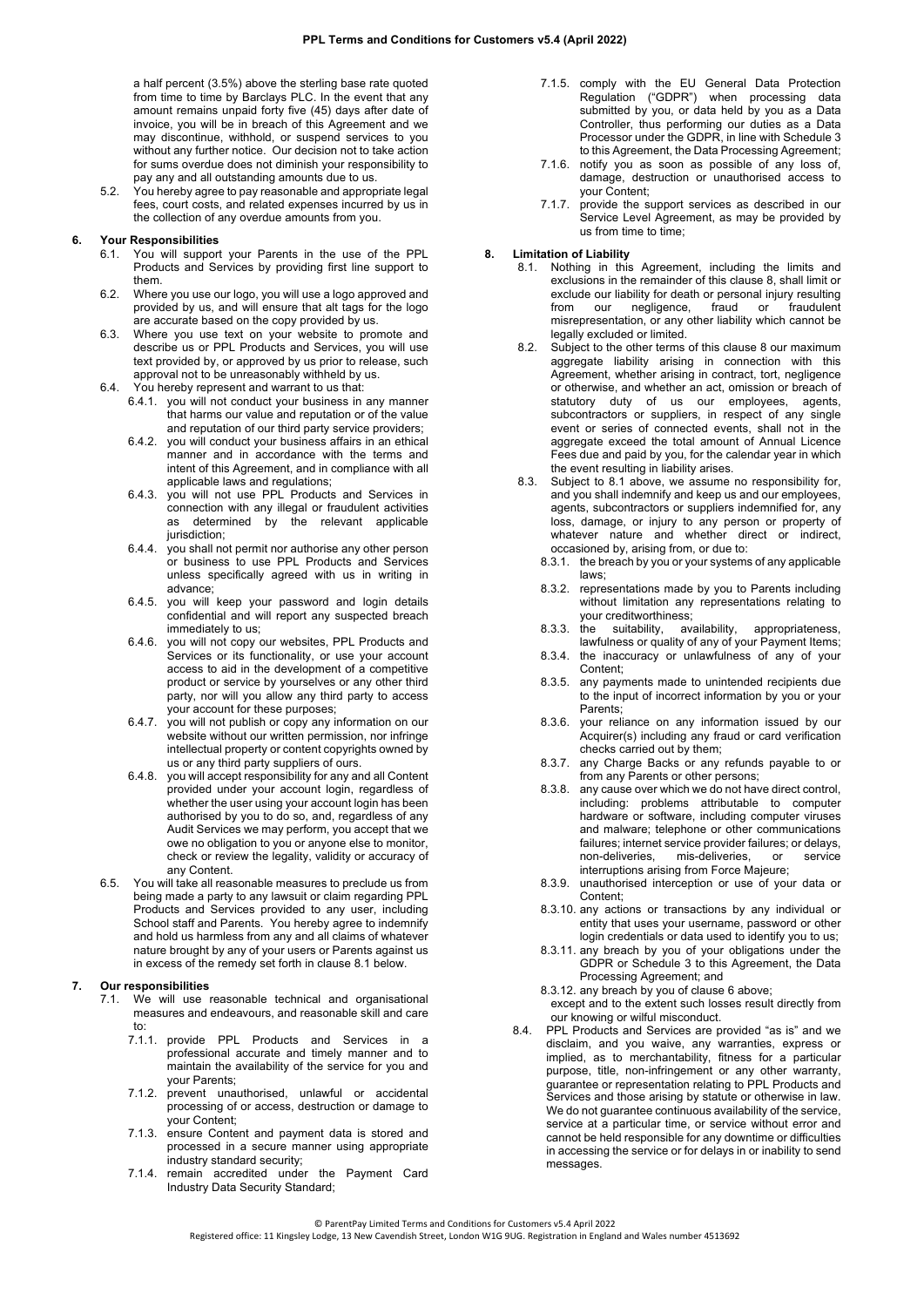- 8.5. We shall not be liable to you or any of your users or Parents, for any direct, indirect or consequential losses including, but not limited to, loss of business, profit, reputation, interest, goodwill, or anticipated savings, including any type of special, punitive, consequential or indirect loss whatsoever.
- 8.6. If you wish to make a claim against us, you should notify us in writing including details of the claim, at the earliest possible time after becoming aware, or you should reasonably have become aware, of the event or error leading to such a loss, but in any case, not later than three (3) months after the loss.

#### **9. Confidentiality**

9.1. You acknowledge that by reason of your relationship with us hereunder, you may have access to certain information and materials relating to our business, plans, customers, software technology, and marketing strategies that is confidential and of substantial value to us, which value would be impaired if such information were disclosed to third parties. You agree that you will not use in any way for your own account, nor for the account of any third party, nor disclose to any third party, any such information revealed to you by us. You further agree that you will take every reasonable precaution to protect the confidentiality of such information. In the event of termination of this Agreement, there shall be no use or disclosure by you of any such confidential information in your possession, and all confidential materials shall be returned to us or destroyed. The provisions of this section shall survive the termination of this Agreement for any reason. Upon any breach or threatened breach of this provision, we shall be entitled to seek the remedies of injunction, specific performance and other equitable relief, and such relief shall not be contested by you.

#### **10. Intellectual Property Rights**

- 10.1. We hereby grant you a royalty-free and non-exclusive right for the term of this Agreement to use the Trademarks on your website(s) and in any of your off-line promotional materials solely in order to indicate that you make use of PPL Products and Services. You shall use such Trademarks in accordance with our directions and you do not have a right of sub-license.
- 10.2. You hereby grant us a royalty free and non-exclusive right for the term of this Agreement to use your trademark and logo's on our websites and in off-line publications for promotional purposes, only to indicate that you are a user of PPL Products and Services.
- 10.3. When using the Trademarks the parties shall ensure that no composite marks are created with its own trademarks and/or logo's. The parties acknowledge that their use of the Trademarks does not create for themselves any rights in the Trademarks other than those explicitly granted in this Agreement.
- 10.4. All proprietary rights in the equipment, software (such as interfaces) and other materials used by us in the performance of this agreement, whether or not supplied to you, shall remain with us or our licensors. You shall only acquire such right of use as is explicitly granted hereunder or otherwise and no other right is granted.
- 10.5. For the avoidance of doubt, clause 10.4 above shall include, and not be limited to, any software, bespoke development, or other enhancements, features, interfaces or otherwise, developed by us under this Agreement, or used by you under this Agreement, regardless of whether these developments were specified, requested or paid for by you. No terms under this Agreement will prevent such enhancements being provided by us to other clients, either during the term of the Agreement or afterwards.
- 10.6. Upon termination of this Agreement you will immediately withdraw any reference to us from your website(s) and will cease the use of the Trademarks.

# **11. Non-assignability**

11.1. You may not assign any rights hereunder, directly or by operation of law, without our prior written consent, which consent may not be unreasonably withheld. For the purposes of this Agreement, assignment shall include, but not be limited to, transfer of control, any ownership change which results in a new majority owner and any change in the jurisdiction of incorporation.

11.2. We may at any time transfer all or any part of our rights and/or obligations under this Agreement and upon completion of any such transfer (including the assumption by the transferee of all our remaining rights, benefits and obligations) we will be released from and have no further obligation under this Agreement. You will promptly execute all documents reasonably requested by us to affect, perfect record or implement such transfer and will promptly comply with any of our or our successors' other reasonable requests in respect of such transfer.

# **12. Amendments**

12.1. We may only modify this Agreement by serving a valid Notice. Where any amendments: materially diminish our responsibility to deliver the PPL Products and Services to you; significantly reduce our liability to you; breach or threaten to breach your intellectual property or confidentiality rights; or, attempt to materially increase the Term or the Fees beyond the limits for such increases detailed in clause 4.8; then you are entitled to terminate this Agreement, effective on the date the amendment is to take effect, by sending us a Notice within fourteen (14) days of the Notice being served by us. For the avoidance of doubt, after termination under this clause 12.1, no further Annual Licence Fee shall be charged to you, however, no Fees shall be refunded and such termination shall not diminish your responsibility to pay Fees already charged by us.

## **13. Partial Invalidity**

13.1. If any provision of this agreement shall be held illegal, invalid or unenforceable, in whole or in part, such provision shall be modified to the minimum extent necessary to make it legal, valid and enforceable, and the legality, validity and enforceability of all other provisions of this Agreement shall not be affected thereby.

# **14. Entire Agreement**

- 14.1. This Agreement (together with any documents referred to in it) sets out the entire agreement between the parties and supersedes any previous agreement or arrangement between the parties relating to the subject matter of it (and any document referred to in it).
- 14.2. Each party agrees and acknowledges that it has not relied on, or been induced to enter into this Agreement by any warranty, statement, representation or undertaking which is not expressly included in this Agreement.
- 14.3. Subject to clause 8.1 no party has any claim or remedy in respect of a warranty, statement, misrepresentation (whether negligent or innocent) or undertaking made to it by or on behalf of the other party in connection with or relating to the subject matter of this Agreement and which is not expressly included this Agreement.

#### **15. Applicable Law**

- 15.1. This Agreement shall be governed by and construed in accordance with:
	- 15.1.1. Where the Customer is located in England, the law of England and Wales and each party irrevocably submits to the exclusive jurisdiction of the Courts of England;
	- 15.1.2. Where the Customer is located in Wales, the law of England and Wales as it applies in Wales and each party irrevocably submits to the exclusive jurisdiction of the Courts of England and Wales sitting at Cardiff subject only to the ability of the Cardiff courts to deal with any matter; and,
	- 15.1.3. Where the Customer is located in Scotland the law of Scotland and each party irrevocably submits to the jurisdiction of the Courts of Scotland or where the Courts of Scotland are unable to deal with the matter the Courts of England.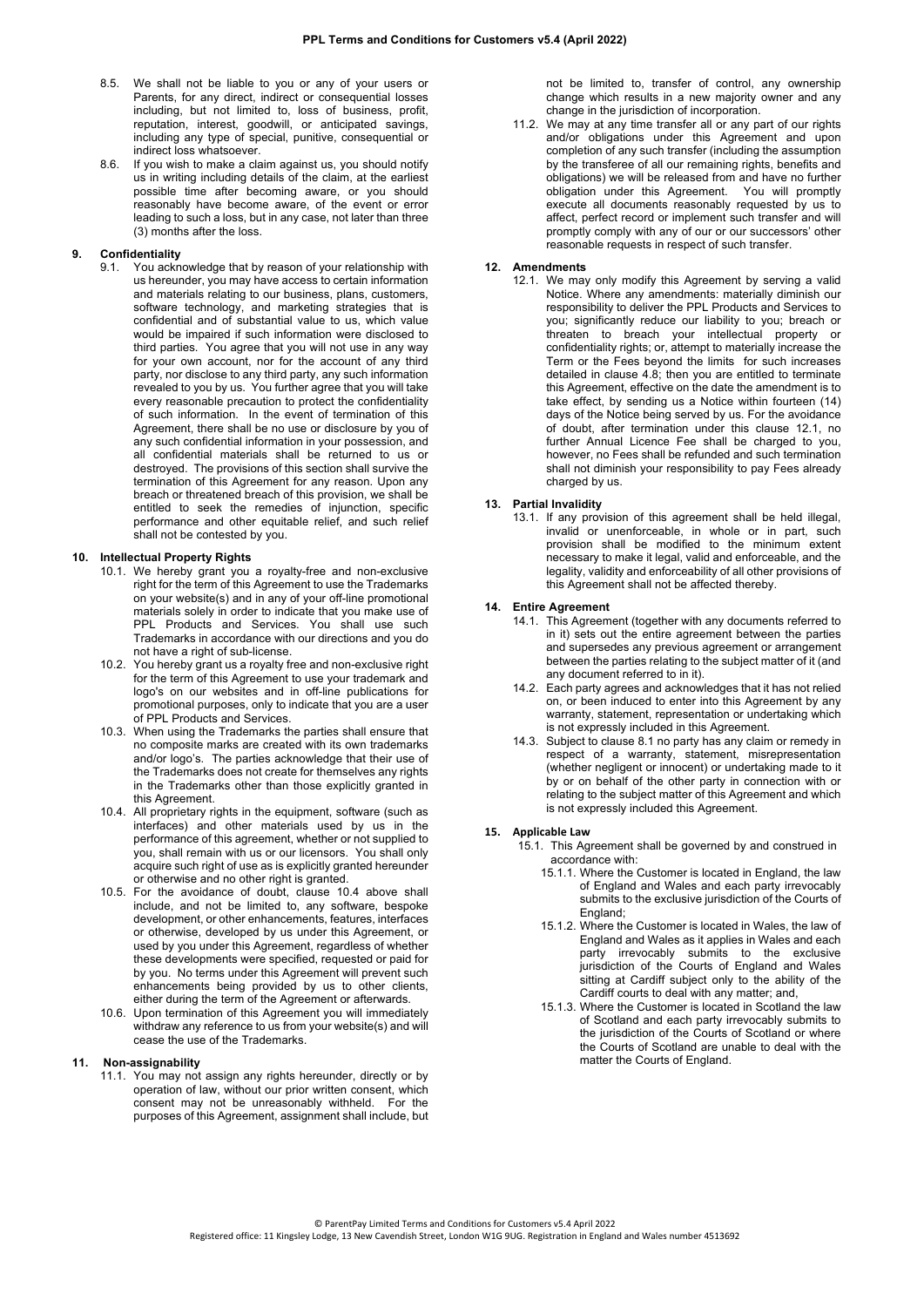#### **Schedule 1: Payment Collection Service Agreement**

These terms and conditions ("the Schedule") relate to any party collecting funds via the Payment Collection Service, regardless of whether the party has contracted for other PPL Products and Services separately. Definitions used in the latest version of the PPL Terms and Conditions for Schools shall apply to this Schedule. Where you provide services to a School using PPL Products and Services, the terms "you", "your" and "your Parents" shall apply equally to you or the School as appropriate.

These terms are deemed accepted by you upon: your providing to us bank account details for receipt of funds collected by us for you; on your first use of the Payment Collection Service; or, in the case of changes to this Agreement, your first use after fourteen (14) days of the serving by us of a Notice.

By entering into this Agreement, you hereby agree to accept Parent Account as the method of payment for Parent Payments for Payment Items by your Parents.

2. Consumers can Load funds to Parent Account using a range of supported Scheme payment methods offered by us. We will hold the Parent Account Balance in a dedicated Holding Account.

You will offer Payment Items to your Parents via the PPL Products and Services, which are relevant to the goods and services you can provide to them. Parents can choose to make a Parent Payment for Payment Items using their Parent Account Balance.

We will deduct the Transaction Value from the Parent Account Balance for each Parent Payment and credit the balance against the relevant Payment Item.

5. If you process a Refund, we will deduct the Refund Transaction Value from the balance of the relevant Payment Item and credit the balance to the Parent Account Balance.

After the end of each Settlement Period, we shall calculate the Remittance due to you. We shall normally transfer the Remittance to your nominated bank account five (5) Business Days after the end of the Settlement Period, and not later than seven (7) Business Days after the end of the Settlement Period, unless otherwise notified by us in writing. Failure to notify us of the correct bank account details, or to provide us with the required evidence of bank account ownership, no later than two (2) Business Days before the end of the Settlement Period, will result in the Remittance being delayed until the next Settlement Period.

You hereby authorise us, where relevant, to collect the Payment Service Fee from the Remittance, by way of deduction via net settlement.

In calculating the Remittance we are fully entitled to offset any indebtedness of you towards us pursuant to clause 9 below, which for the avoidance of doubt, may include any indebtedness of you towards us whether for fees related to the Payment Collection Service or any other PPL Products and Services provided by us to you under this Agreement or under any related Agreement between us and you.

9. You hereby authorise us to offset amounts due against the Remittance as defined above. In case we intend to offset any debt that is due or overdue (30 days or greater from the date of invoice) we may do so without informing you in advance of our intentions and without seeking any further authorisation from you other than that already provided by this Agreement.

10. In the event that any outstanding debt or amount due to us remains unsettled by you beyond 45 days of the date of invoice, or in the event that the Remittances are insufficient to pay the amounts owing by you to us, this will constitute a breach of contract and we may at any time serve a notice of breach and/or terminate any services provided by us to you.

11. We have the right to withdraw from the Holding Account any and all amounts owed to us as defined above without notice or demand. Our rights to sums owed to us by you shall in no way be limited by the balance or existence of the Holding Account. Our rights with respect to the Holding Account shall survive the termination of this Agreement.

12. In performing the Payment Collection Service for you we are contracted to the Acquirer as a merchant but acting on your behalf in respect of your Parents' Loads, your Payment Items, and your Parent Payments (sometimes known as a merchant aggregator or merchant agent). You hereby acknowledge that we shall be the sole and exclusive provider of payment collection services to you, for the processing of payments for the collection of funds from Parents, except

where an alternative processor was, and has remained, contracted by you and has been actively processing since the start of this agreement, in which case the proportion of payments processed by that provider will be exempt from this provision.

13. We will act reasonably and responsibly at all times and will always attempt to operate the service fully within the rules and regulations set out by the Acquirer and the Schemes. However, under this Agreement, you are and will be held responsible and liable, as far as Acquirer and Scheme rules and regulations affect the merchant, including the payment of any fees, fines or levies from the Acquirer or the Scheme related to: your use of PPL Products and Services; your Parents' Bank Payments and Card Payments, and, your Payment Items.

14. Any interest which may accrue in respect of the Holding Account shall be for our sole account.

15. You have no right to offset, or to withhold payments to us, in connection with any amounts due to you by us.

16. You shall ensure that you abide by the rules and regulations as laid down by the Schemes, or in any operating manuals, instructions or guidance provided by us ("Operating Guidelines"). You will be required to abide by any future changes to the Operating Guidelines as far as they may affect you and your use of PPL Products and Services. Failure to abide by the Operating Guidelines may constitute a breach of contract and may result in us terminating any services provided by us to you, pursuant to clause 3 of the Agreement.

17. You shall respond promptly to inquiries from Parents and shall resolve any disputes amicably where reasonably possible. Where necessary you shall provide Refunds as appropriate for unwanted goods, or for services not taken or delivered by you, to the extent necessary under any terms of sale clearly set out by you to the Parents at the time of purchase.

18. Should a Charge Back be received by us, we will provide the relevant information required by the Acquirer to defend the Charge Back on your behalf. We may also contact you and/or the Parent directly to resolve the matter. You shall provide all information requested by us, in a timely manner, where such information is required to defend the Charge Back, or to detect, identify or prevent possible fraud.

19. Should the Charge Back not be defendable, or in any circumstances where the Charge Back is successful, you will be fully liable for: the refund due to the Consumer; the Charge Back Fee; and, any other costs levied by the Acquirer or the Scheme in respect of the Charge Back. The funds will be debited from your next Remittance. A lack of funds in the Remittance does not diminish your responsibility to settle any Charge Back amounts and Charge Back Fees to us within 7 days of any notice requiring you to do so. Our rights to reclaim the Charge Back amount, Charge Back Fee and any related costs from you survive the termination of this Agreement.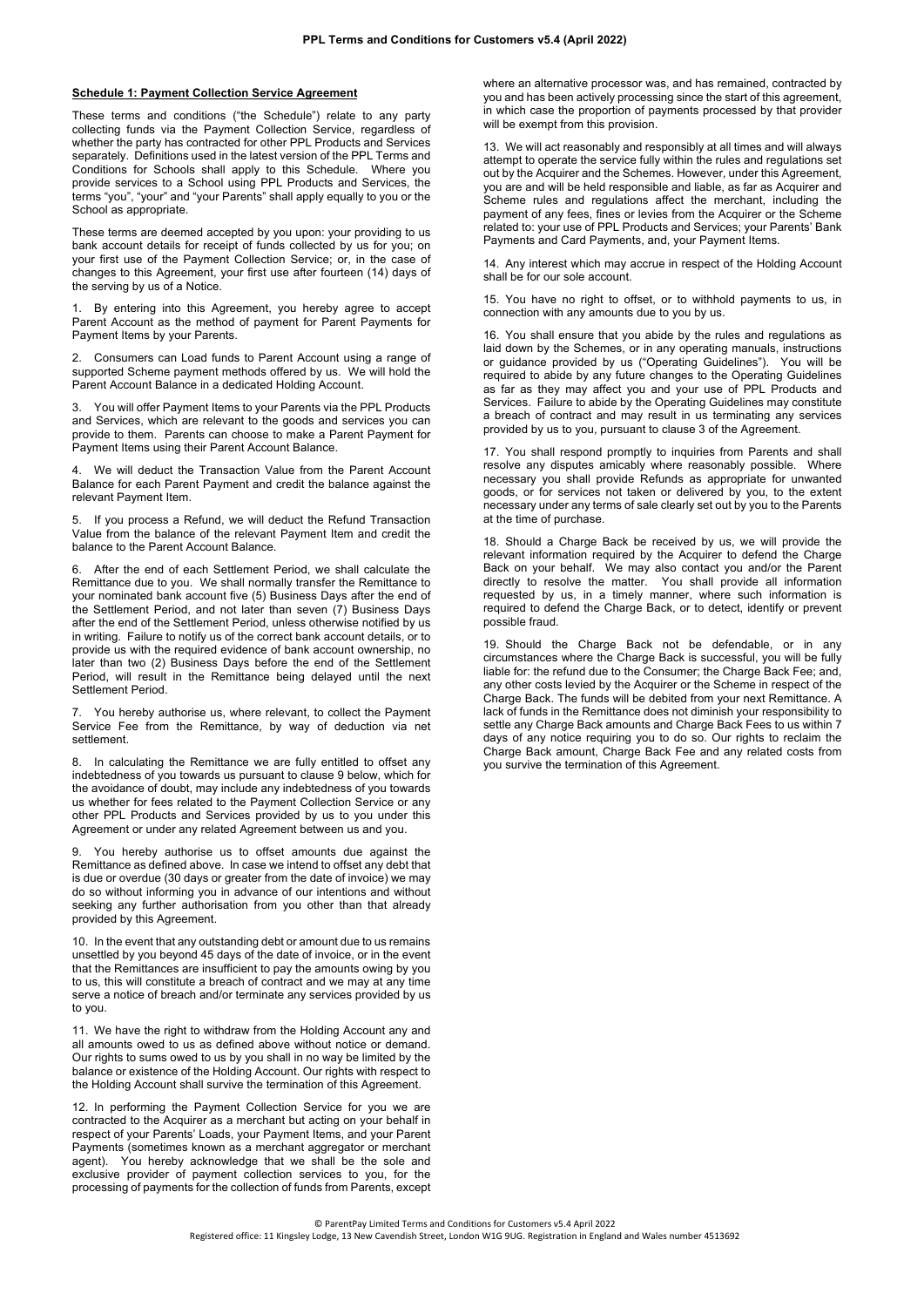#### **Schedule 2: Hardware Rental Agreement**

These terms and conditions ("the Rental Agreement") relate to the rental of Hardware by you for use at your Premises, in connection with PPL Products and Services. This Rental Agreement forms part of the Agreement, and the terms and the definitions used in the latest version of the PPL Terms and Conditions for Schools shall apply to this Rental Agreement.

Where you provide services to a School using PPL Products and Services, the terms "you", "your" and "your Parents" shall apply equally to you or the School as appropriate.

- By entering into this Rental Agreement, you hereby agree to be bound by these terms and conditions, and we agree to make available the Hardware to you, for the Rental Term subject to this Rental **Agreement**
- 2. You shall pay the Rental Fees and associated Data Fees annually in advance.
- 3. Following payment of the Rental Fees we shall deliver the Hardware to the Premises on a date agreed between the parties. We shall use our reasonable endeavours to ensure that delivery is made on time but shall not be liable for any failure to do so.
- You must ensure that a suitable authorised representative is available at the Premises at the time of delivery in order to sign for the Hardware. In the event that you fail to comply with this provision you shall be deemed to have accepted delivery of the Hardware, assumed responsibility thereof, and shall not have the right to subsequently dispute the facts of the delivery.
- 5. In the event that we are unable to deliver the Hardware due to your absence from the Premises (along with that of any authorised representatives) you will be liable for any additional delivery charges incurred for any necessary re-delivery.
- 6. We shall at all times retain title to the Hardware and title shall not pass to you irrespective of the payment of the Rental Fees.
- Risk in the Hardware shall pass to you on delivery of the Hardware to your Premises. It is your responsibility to fully and comprehensively insure the Hardware against loss, damage and theft, for a minimum of one and a half (1.5) times the annual Rental Fee ("Insurance Value"). You shall supply proof of such insurance to us on demand.
- 8. You may only use the Hardware and the associated Data Plan for legal and legitimate purposes, and for the normal purpose for which they are intended and in accordance with this Agreement and/or our instructions.
- You hereby accept that you may be liable for additional Data Fees, if you exceed the data transfer limit of the Data Plan, of if the Data Plan is used for any purpose other than as intended with PPL Products and Services.
- 10. All Hardware must be used in accordance with any and all operation and safety instructions or similar documentation provided.
- 11. You may not affix the Hardware to anything unless using fixings approved by us. You shall at all times treat the Hardware with a reasonable level of care and shall ensure that they are kept clean, subject to reasonable levels of wear and tear.
- 12. All Hardware which use consumables of whatever nature must only be used with official consumables (that is, those produced or recommended by the manufacturer of the Hardware) or such other products as authorised by us.
- 13. You are not free to install any additional software on the Hardware, without our prior written consent.
- 14. You shall not attempt to make any repairs to the Hardware without our prior written consent. We retain the option of repairing the Hardware or granting you permission to make the necessary repairs. The cost of such repairs shall be borne by either us or you, the responsibility being determined by the reasons for those repairs. We have the right to insist that only official parts (that is, those produced or recommended by the manufacturer of the Hardware) shall be used for maintenance and repair of the Hardware.
- 15. In the event of any failure of the Hardware, you shall inform us of such failure by email. If the failure is due to any act or omission of us, we will provide an equivalent replacement typically within 2 Business Days.
- 16. In the event of accidental damage to Hardware during the Rental Term, we shall be under no obligation to replace the damaged

Hardware. All parts that cannot be described as consumables which may require replacement during the Rental Term shall be replaced free of charge by us provided that such replacement is necessitated by nothing more than normal wear and tear. Additional damage may result in you being charged for the cost of replacement parts and associated labour.

- 17. We reserve the right to recall the Hardware immediately at any time. In the event that we exercise this right you will be issued immediately with replacement Hardware of a similar type or of the closest type thereto at no additional cost. If the Hardware are not returned to us on request, you shall be liable for any costs associated with such recovery.
- 18. In the event that we provide you with any replacement Hardware in accordance with the Terms of this Rental Agreement, you must immediately return any old Hardware that the replacement Hardware are to replace, to us at your own cost.
- 19. At the end of the Rental Term, prior to return of the Hardware, you must remove all Customer Data or Personal Data from the Hardware. We accept no responsibility for any Customer Data which remains on the Hardware following the end of the Rental Term.
- 20. At the end of the Rental Term, on the agreed date, you shall immediately return the Hardware to us by courier or similar means, as agreed by us.
- 21. In the event that any Hardware are not returned to us on the agreed date, you shall be required to pay the relevant Rental Extension Fees for the missing items up to and including the day that they are returned to us, such return to be at your expense.
- 22. Failure to return the Hardware at the end of Rental Term, or if the Hardware are not available for return due to loss or destruction, you shall be required to pay the Insurance Value in full, within seven (7) days of the end of the Rental Term. An inability of you to properly insure the Hardware, or, a failure of you to successfully claim against your insurance, for any loss or destruction of the Hardware, shall in no way diminish your responsibility to pay the Insurance Value to us in full and on time. Our rights to reclaim the Insurance Value and any Rental Extension Fees from you, and any related costs in the collection of said fees from you, survive the termination of this Agreement.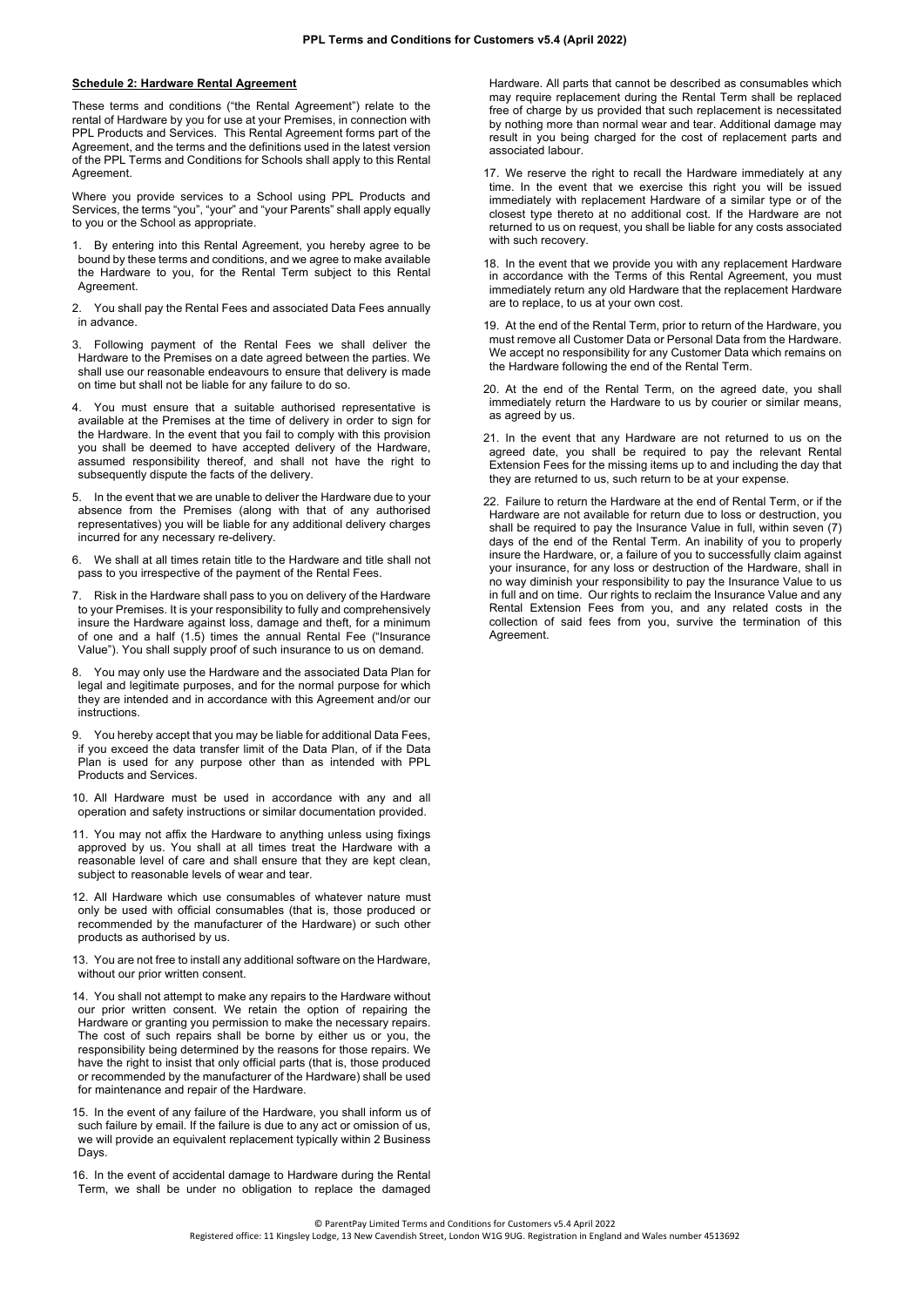# **Schedule 3: Service Level Agreement v5 – 2018**

Support for PPL Products and Services as defined in this Service Level Agreement (SLA) is offered to only you as our customer (i.e. to schools, local authorities and caterers) and not to your individual Parents.

#### **Customer Support Services**

We will provide the following Customer Support Services to all customers who are under contract for PPL Products and Services:

- § Business Hours Customer Support Help Desk
- Web based User Guides, Quick Guides and Manuals
- § Timely availability of all ad hoc service upgrades, enhancements and new features

We will use reasonable endeavours to maintain system availability for the provision of the services.

#### **Customer Support Help Desk**

We will provide Help Desk services to respond to customer service and technical questions and enquiries related to PPL Products and Services. The Help Desk will be available on normal business days during the following hours:<br>Monday to Thursday 8.30am to 5.00pm

Monday to Thursday<br>Friday

8.30am to 4.30pm

The Help Desk telephone line will be available on normal business days during the following hours:<br>Monday to Friday 8.30am to 4.30pm

8.30am to 4.30pm

Apart from:<br>Thursdav

1.30pm to 2.00pm

which is reserved for essential staff training and when no telephone help desk service will be available.

#### **Support Case Logging Process**

The following information will be required when reporting an incident to Customer Support:

- § Contact name
- § School name
- § School DfE number
- § LEA
	- Email address and contact telephone number

Detailed description of the nature of the problem.

Where the case is not resolved immediately (for phone calls), we will provide the customer with a unique support case ID.

The following information will be needed when a status update is required on any previously reported incident:

- § School name and DfE number
- § Relevant support case ID where appropriate

Upon the successful resolution of the incident, we will notify the customer and the case will be closed.

#### **Support Issue Categories**

We categorise support issues into two distinct areas:

- Fault Management and Resolution This includes partial or full systems failures, feature failures, system bugs and general system errors
- § Support Enquiries This includes user assistance, system or feature enquiries, and other general help and assistance

In some instances it may not be possible to categorise a support issue at the initial enquiry, and therefore the case will be dealt with on the higher of two priority levels, where a difference may exist.

#### **Fault Management and Resolution Priorities and Responses**

For the purpose of prioritising and escalating Fault Management issues, they will be categorised as Serious, Degraded or Minimal.

#### **Incident Severity Level Table – Fault Management Issues**

| <b>Classification</b>                                                                                                          | Criteria                                                                                                         |
|--------------------------------------------------------------------------------------------------------------------------------|------------------------------------------------------------------------------------------------------------------|
| Level 1 (Critical)<br>The Services are at a standstill or key business processes, such as transaction authorisations cannot be |                                                                                                                  |
|                                                                                                                                | conducted.                                                                                                       |
| Level 2 (Degraded)                                                                                                             | Processes such as reporting cannot be carried out without significant delay, but live transactional services are |
|                                                                                                                                | working and systems are operational.                                                                             |
| Level 3 (Minimal)                                                                                                              | Integration issues, data import and exchange issues, minor incidents and enquiries.                              |

#### **Target Response Time Table – Fault Management Issues**

The target time for us to respond to all Fault Management issues is outlined below, the target time being from notification. Target response and resolution times will vary depending upon the severity level. All times are measured in normal business h

| <b>Classification</b> | Step 1 (Identify source) | Step 2 (Temporary Fix)  | Step 3 (Fix)             |
|-----------------------|--------------------------|-------------------------|--------------------------|
| Level 1 (Critical)    | 2 hours                  | 4 hours                 | Within 4 calendar days   |
|                       |                          |                         |                          |
| Level 2 (Degraded)    | 6 hours                  | 12 hours                | Within 10 calendar days* |
| Level 3 (Minimal)     | 12 hours                 | Within 4 calendar days* | Within 30 calendar days* |

\* If a full software release is required the SLA for temporary fix for P3 cases or permanent fix for P2 and P3 cases may not be achievable within the timeframe indicated as a full release management cycle can take longer. P3 cases and P2 permanent fixes would normally only be dealt with under scheduled software releases.

The following shall define the actions to be taken for Fault Management Enquiries:

- Step 1 represents the acknowledgment of the problem and the beginning of the information gathering process.
- Step 2 represents the target time frame during which the problem is being actively addressed and a temporary patch, correction, or workaround is provided. The goal is to provide a fix or a work-around for a problem as soon as possible. Serious problems will be worked on continually until a satisfactory problem resolution can be reached.
- Step 3 represents the target time within which a permanent solution will be available which meets our quality standards (albeit for software releases this may be QA'd on an 'Emergency Release' basis)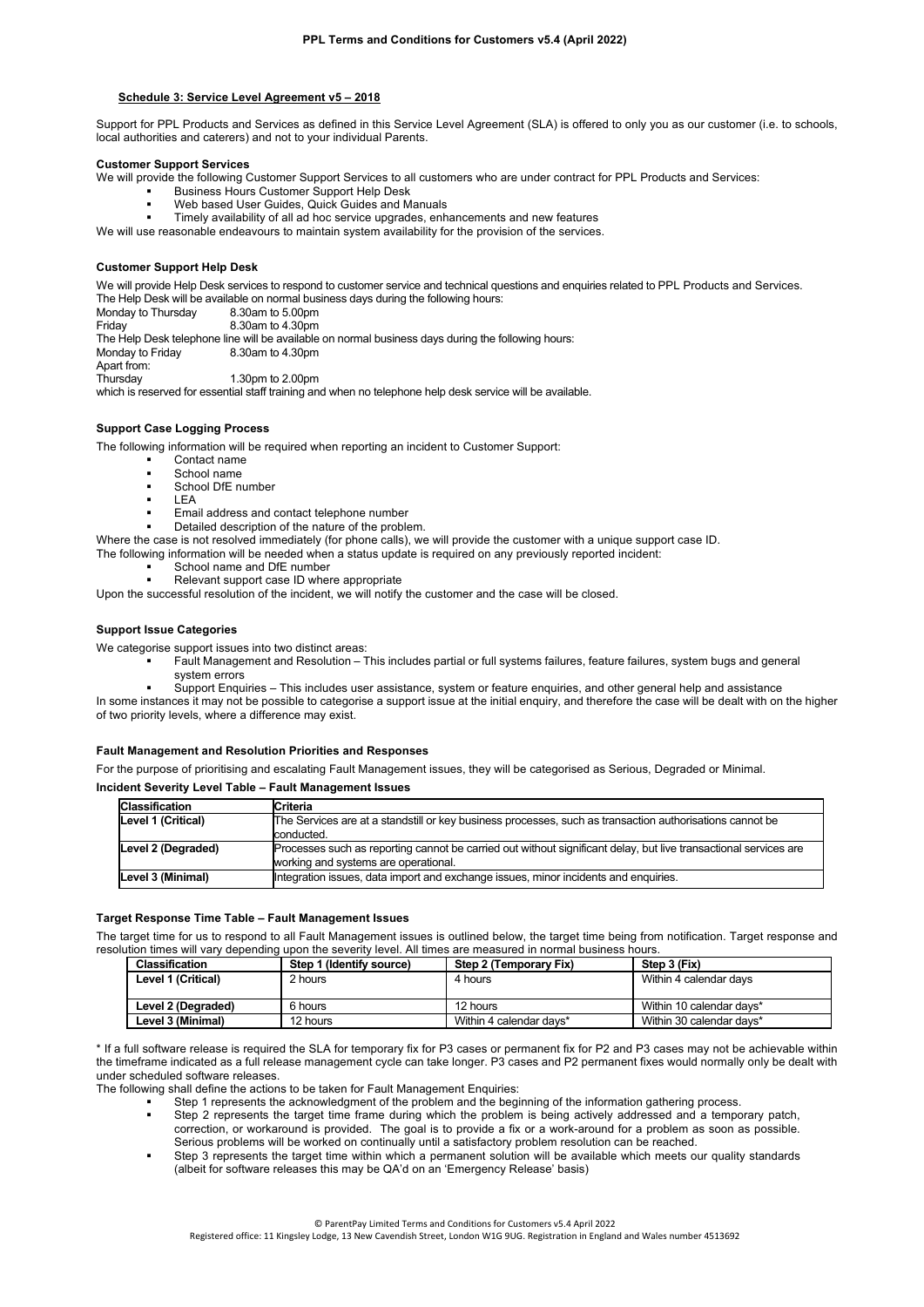# **Support Enquiries Priorities and Responses**

For the purpose of prioritising and escalating Support Enquiries, they will be categorised as Serious and non-Serious.

**Incident Severity Level Table – Support Enquiries**

| <b>Classification</b> | Criteria                                                                                                 |
|-----------------------|----------------------------------------------------------------------------------------------------------|
| Level 1 (Serious)     | The User is unable to perform a key business function preventing further use of the service              |
| Level 2 (Non-Serious) | The User has difficulty in completing a task, or is unable to use the service to a high efficiency level |

## **Target Response Time Table – Support Enquiries**

The target time for us to respond to all Support Enquiries is outlined below, the target time being from notification, whether by phone call, email, web enquiry or voicemail left. All response times are measured in normal business hours. Target response and resolution times will vary depending upon the severity level.

| <b>Classification</b> | <b>Initial Response</b> | <b>Solution or Advice Offered</b> | <b>Case Closed</b>     |
|-----------------------|-------------------------|-----------------------------------|------------------------|
| Level 1 (Serious)     | 4 hours                 | 6 hours                           | 12 hours               |
|                       |                         |                                   |                        |
| Level 2 (Non-Serious) | 12 hours                | 16 hours                          | Within 5 business days |

The following shall define the actions to be taken for Support Enquiries:

#### **Initial Response**

We aim to contact the customer within the timeframe indicated and acknowledge their enquiry and if necessary, issue a Support Case ID. It may not always be possible to speak immediately to a person that can address the support enquiry.

#### **Solution or Advice Offered**

We aim to offer the advice or solution to the customer within the target time above. Where additional information is required from the customer, or a remedy needs to be tried by the customer, the first response providing advice is measured. When awaiting a response back form the customer, the time window is not measured against the target time.

#### **Case Closed**

We aim to have all cases closed within the target time indicated. On occasions, the customer may not be contactable immediately, may have to try the advice or solution offered, another process may have to be run first, or the customer may not be able to see the resolution immediately. During this period the time window is not measured against the target time.

# **Incident Escalation**

Incidents reported to us will be escalated in line with the details below. Elapsed time represents the number of business hours that have passed since the issue was first classified by us. Resolution is deemed to have been achieved if a temporary fix is created.

- Customer Support Manager if Level 1 or 2 cases are not resolved within 135% of target resolution time
- Senior Manager If Level 1 or 2 cases are not resolved within 175% of target resolution time
- Director If Level 1 or 2 cases are not resolved within 250% of target resolution time

#### **Overall Performance**

We make every attempt to meet, and indeed to exceed, the defined SLA targets on a continual basis for all of our customers. We cannot and do not explicitly promise or guarantee to always meet this SLA or to provide any form of refund, rebate or reduction in current or future charges in connection with any failure by us to meet this SLA. Failure by us to meet this SLA cannot be deemed to be a breach of contract by us. The overall performance is measured against directly supported customers only and individual support cases of centrally contracted customers. Where individual schools part of a central support arrangement contact us (usually a doubled SLA) the cases will not be measured within the overall performance target

#### **Supported Products and Exceptions**

Only PPL owned, licensed and sold products are covered by this SLA.

We do not take responsibility for supporting the use of other school or office software packages, including but not limited to:

- § School MIS systems
- MS Office packages, Adobe Acrobat or similar products

Users of PPL Products and Services are expected to have a basic understanding of these packages in so far as they are required to use them in working with PPL Products and Services. We will aim to offer advice and assistance to help resolve support cases, as it deems appropriate and depending upon the time and resources available to it.

In the event that a large numbers of schools, from the same local authority, launch the product at the same time, or where PPL Products and Services users are not trained or experienced at an appropriate level to use the service effectively, we reserve the right to adjust the Support Enquiries target times of this SLA, until such time as each school is using PPL Products and Services effectively, after which the SLA continues to apply in full.

This SLA is not applicable and support services may be withdrawn under the following circumstances:

- The customer is not covered by a valid contract
- The Annual Licence Fees or other Fees due are unpaid
- The customer (or members of their staff using the system) have failed to follow the correct procedures for reporting faults or support issues or for requesting support – including when additional information has been requested to help resolve a case.
- The customer (or members of their staff using the system) have not completed the required training courses for using the system, or parts of the system where support is required
- The customer (or members of their staff using the system) have failed to follow documented procedures, manuals, instructions or processes previously communicated to them for the appropriate and correct use of the system – including resources offered online on the school support site and any additional processes and procedures for events such as year-end, academic year change, pupil upload, managing pre-admissions, interfacing with cashless systems, business continuity and other similar events
- The customer (or members of their staff using the system) have corrupted data, entered wrong data, imported or attempted to import data which is corrupted, incorrect, inconsistent or otherwise flawed

We do not offer on-site support as a part of this SLA.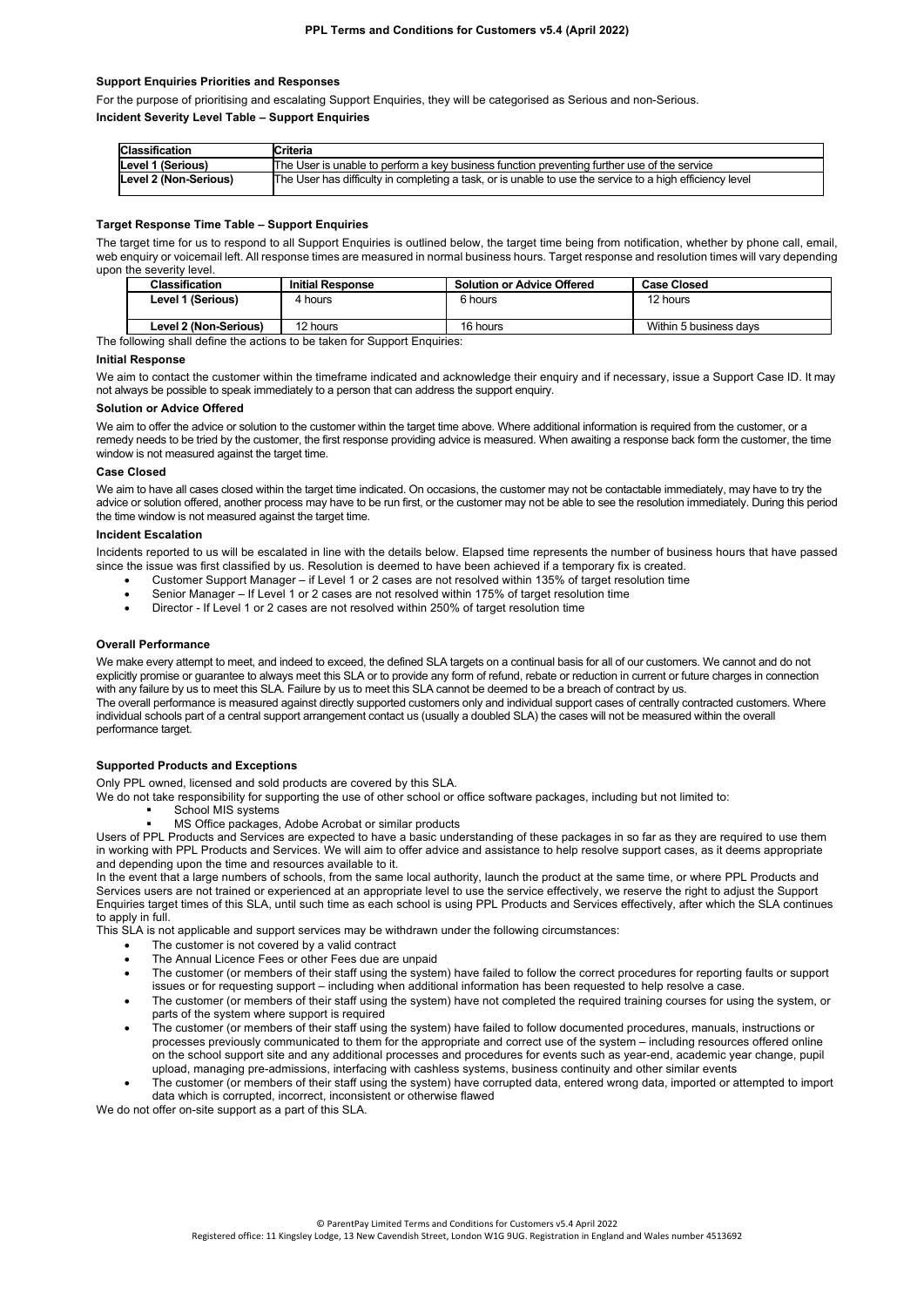# **Schedule 4: Data Processing Agreement ("DP Agreement")**

This DP Agreement is by and between us, ParentPay Limited, a private limited company registered in England and Wales, with Company Number 04513692, having its registered office at 11 Kingsley Lodge, 13 New Cavendish Street, London, W1G 9UG ("Company"), and its Group Companies, **("Data Processor")** and you, the Customer **("Data Controller")**

#### **1. Definitions and Scope**

The following terms used in this Agreement shall have the meanings given to them below:

"Agreement" means the agreement between the Data Controller and the Data Processor for the provision of the PPL Products and Services;

"Company" means ParentPay Limited and its Group Companies;

"Customer" means the School or other establishment or organisation that contracts with the Company;

"Data" means the Personal Data disclosed to the Data Processor by or on behalf of the Data Controller in connection with the Purpose as more particularly described in Section 2, and Personal Data which may be disclosed by Data Subjects or by Data Controller by instructing the Data Processor to collect Personal Data directly from the Data Subject (or anyone authorised by the Data Subject to provide it);

"Data Protection Law" means law, legislation or regulation relating to data protection, the processing of Personal Data and privacy from time to time, including, but not limited to:

- the Data Protection Act 2018:
- the General Data Protection Regulation (EU) 2016/679;
- the Privacy and Electronic Communications (EC Directive) Regulations 2003 (as may be amended by the proposed Regulation on Privacy and Electronic Communications);
- any legislation that, in respect of the United Kingdom, replaces, or enacts into United Kingdom domestic law, the General Data Protection Regulation (EU) 2016/679, the proposed Regulation on Privacy and Electronic Communications or any other law relating to data protection, the processing of personal data and privacy as a consequence of the United Kingdom leaving the European Union; and
- more generally, references to statutory provisions include those statutory provisions as amended, replaced, re-enacted for the time being in force and shall include any bye-laws, statutory instruments, rules, regulations, orders, notices, codes of practice, directions, consents or permissions and quidelines (together with any conditions attached to the foregoing) made thereunder;

"Data Subject" means an individual who is the subject of any of the Data. The categories of Data Subject within the scope of this Agreement are listed in Schedule 1;

"Data Subject Request" means a written request of the Data Controller by or on behalf of a Data Subject to exercise any rights conferred by Data Protection Law;

"DP Agreement" means this Data Processor Agreement, including all Appendices and Schedules;

"Effective Date" means the effective date of this DP Agreement, which shall be the Effective Date of the Agreement;

"Good Industry Practice" means, in relation to any undertaking and any circumstances, the exercise of skill, diligence, prudence, foresight and judgement that would reasonably be expected from a skilled person engaged in the same type of undertaking under the same or similar circumstances;

"Group Company" means the Company, any subsidiary or any holding company from time to time of the Company, and any subsidiary from time to time of a holding company of the Company and each company in the Group is a Group Company. Group Companies shall include, but not be limited to:

- ParentPay (Holdings) Limited, a company registered in England and Wales with Company Number 08212986, having its registered office at 11 Kingsley Lodge, 13 New Cavendish Street, London, W1G 9UG, including its division trading as Schoolcomms (formerly Isuz Ltd);
- Cypad Limited, a company registered in England and Wales with Company Number 04335803, having its registered office at 11 Kingsley Lodge, 13 New Cavendish Street, London, W1G 9UG;
- WIS Services BV, a company registered in the Netherlands with Company Number 24353928, having its registered office at Stavorenweg 4, Gouda, 2803PT, Netherlands;
- WIS Software BV, a company registered in the Netherlands with Company Number 24353936, having its registered office at Stavorenweg 4, Gouda, 2803PT, Netherlands;
- Nimbl Limited, a company registered in England and Wales with Company Number 09276538, having its registered office at 11 Kingsley Lodge, 13 New Cavendish Street, London, W1G 9UG;
- Just Education Limited, a company registered in England and Wales with Company Number 10509472 and having its registered office at 11 Kingsley Lodge, 13 New Cavendish Street, London, W1G 9UG; and,
- Just Education Recruitment Limited, a company registered in England and Wales with Company Number 10509490 and having its registered office at 11 Kingsley Lodge, 13 New Cavendish Street, London, W1G 9UG;
- Education Software Solutions Limited, a company registered in England and Wales with Company Number 12595779 and having its registered office at 11 Kingsley Lodge, 13 New Cavendish Street, London, W1G 9UG;
- Bluerunner Solutions Limited, a company registered in England and Wales with Company number 05965827, having its registered office at 11 Kingsley Lodge, 13 New Cavendish Street, London, W1G 9UG;

"Party" means any of Data Controller or Data Processor, and "Parties" means Data Controller and Data Processor;

"Personal Data" means any information relating to an identified or identifiable natural person, where an identifiable natural person is one who can be identified, directly or indirectly, in particular by reference to an identifier such as a name, an identification number, location data, an online identifier or to one or more factors specific to the physical, physiological, genetic, mental, economic, cultural or social identity of that natural person;

"Processing" means any operation or set of operations which is performed upon Personal Data, whether or not by automated means, such as collection, recording, organization, structuring, storage, adaptation or alteration, retrieval, consultation, use, disclosure by transmission, dissemination or otherwise making available, alignment or combination, restriction, erasure or destruction;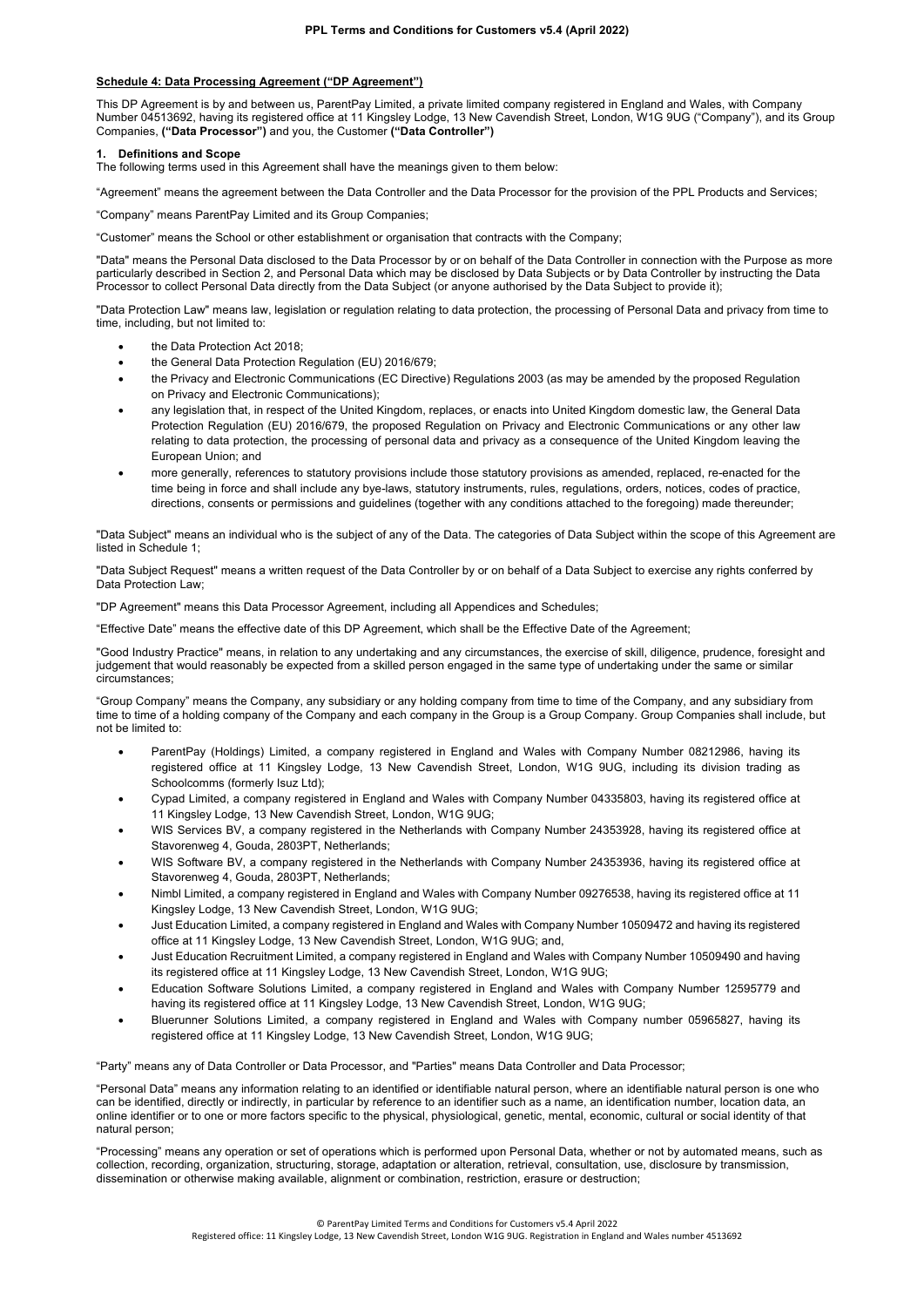"Purpose" means the purpose or purposes set out in Clause 2 of this DP Agreement;

"Service" means the PPL Products and Services or any other applicable services provided by the Company to the Customer;

"Security Breach" means any breach or suspected breach of any of the Data Processor's obligations in terms of Clauses 5 and/or 6 or any other unauthorised or unlawful processing, accidental or unlawful destruction, loss, alteration, unauthorised disclosure of or damage or access to the Data;

"Security Measures" has the meaning defined in Schedule 3 of this DP Agreement, and as updated from time to time by the Data Processor;

"Sub-processor" means any third party data processor engaged by Data Processor who receives Personal Data from Data Processor for processing on behalf of Data Controller and in accordance with Data Controller's instructions (as communicated by Data Processor) and the terms of its written subcontract;

"Supervisor" or "Supervisory Authority means the Information Commissioner's Office, which is the UK's data protection authority;

"Third Party Functions" means optional product integrations between the Service and third parties, which may be enabled by the Customer (examples include cashless and catering solutions, finance systems or social media).

- 1.1. The terms of this DP Agreement shall be applicable to all Customers using PPL Products and Services, however the Customer contracted to do so.
- 1.2. Unless otherwise stated, words and expressions defined in the Agreement shall have the same meaning in this DP Agreement.
- 1.3. For the avoidance of doubt, in the event of any conflict between the terms of this DP Agreement and the Agreement (including all associated Schedules, Annexes and Appendices to the Agreement), the terms of this DP Agreement will take precedence.
- 1.4. The governing law and jurisdiction applicable to the Agreement shall govern this DP Agreement.

# **2. Purpose**

- 2.1. Data Controller and Data Processor have entered the Agreement pursuant to which Data Controller is granted certain rights to access and use the Service. In providing the Service, Data Processor will engage, on behalf of Data Controller, in the Processing of Personal Data submitted to and stored within the Service by Data Controller or third parties with whom Data Controller transacts using the Service.
- 2.2. The Parties are entering into this DP Agreement to ensure that the Processing by Data Processor of Personal Data, within the Service by Data Controller and/or on its behalf, is done in a manner compliant with Data Protection Law and its requirements regarding the collection, use and retention of Personal Data of Data Subjects.
- 2.3. In providing the Service, Data Processor may in some circumstances become a data controller under Data Protection Law. In such circumstances, both parties shall continue to operate in full compliance with applicable Data Protection Law whilst acknowledging and accepting that the specific obligations and restrictions set forth in this DP Agreement may not apply.
- 2.4. Schedule 1 of this DP Agreement describes data elements the Data Controller will be uploading as part of the Service.<br>2.5. Schedule 2 of this DP Agreement describes the specific purpose and nature of the processing
- Schedule 2 of this DP Agreement describes the specific purpose and nature of the processing.

#### **3. Term**

3.1. This Agreement will remain in force as long as Data Processor Processes Personal Data on behalf of Data Controller under the **Agreement** 

#### **4. Obligations of the Data Processor**

- The Parties agree that the subject-matter of Processing performed by Data Processor under this DP Agreement, including the nature and purpose of Processing, the type of Personal Data, and categories of Data Subjects, shall be as described in Schedule 1 and Schedule 2 of this DP Agreement.
- 4.2. As part of Data Processor providing the Service to Data Controller under the Agreement, Data Processor agrees and declares as follows:
	- 4.2.1. to process Personal Data in accordance with Data Controller's documented instructions as set out in the Agreement and this DP Agreement or as otherwise necessary to provide the Service, except where required otherwise by applicable laws (and provided such laws do not conflict with Data Protection Law); in such case, Data Processor shall inform Data Controller of that legal requirement upon becoming aware of the same (except where prohibited by applicable laws);
	- 4.2.2. to ensure that all staff and management are fully aware of their responsibilities to protect Personal Data in accordance with this DP Agreement and have committed themselves to confidentiality or are under an appropriate statutory obligation of confidentiality;
	- 4.2.3. to implement and maintain appropriate technical and organisational measures to protect Personal Data against accidental or unlawful destruction or accidental loss, alteration, unauthorized disclosure or access (a "Data Security Breach"), provided that such measures shall take into account the costs of implementation and the nature, scope, context and purposes of Processing, as well as the risk of varying likelihood and severity for the rights and freedoms of natural persons, so as to ensure a level of security appropriate to the risks represented by the Processing and the nature of the Data to be protected;
	- 4.2.4. to notify Data Controller, without undue delay, in the event of a confirmed Data Security Breach affecting Data Controller's Data and to cooperate with Data Controller as necessary to mitigate or remediate the Data Security Breach;
	- 4.2.5. to comply with the requirements of Clause 5 (Use of Sub-processors) when engaging a Sub-processor;
	- 4.2.6. taking into account the nature of the Processing, to assist Data Controller (including by appropriate technical and organisational measures), insofar as it is commercially reasonable, to fulfil Data Controller's obligation to respond to requests from Data Subjects to exercise their rights under Data Protection Law (a "Data Subject Request"). In the event Data Processor receives a Data Subject Request directly from a Data Subject, it shall (unless prohibited by law) direct the Data Subject to the Data Controller in the first instance. However, in the event Data Controller is unable to address the Data Subject Request, taking into account the nature of the Processing, the complexity and frequency of the request(s), and the information available to Data Processor, Data Processor, shall, on Data Controller's request and at Data Controller's reasonable expense, address the Data Subject Request, as required under the Data Protection Law;
	- 4.2.7. upon request, to provide Data Controller with commercially reasonable information and assistance, taking into account the nature of the Processing and the information available to Data Processor, to help Data Controller to conduct any data protection impact assessment or Supervisor consultation it is required to conduct under Data Protection Law;
	- 4.2.8. upon termination of Data Controller's access to and use of the Service, to comply with the requirements of Clause 9 of this DP Agreement (Return and Destruction of Personal Data);
	- 4.2.9. to comply with the requirements of Clause 6 of this DP Agreement (Audit) in order to make available to Data Controller information that demonstrates Data Processor's compliance with this DP Agreement; and
- 4.2.10. to appoint a security officer who will act as a point of contact for Data Controller, and coordinate and control compliance with this DP Agreement, including the Security Measures.
- 4.3. Data Processor shall immediately inform Data Controller if, in its opinion, Data Controller's Processing instructions infringe any law or regulation. In such event, Data Processor is entitled to refuse Processing of Personal Data that it believes to be in violation of any law or regulation.

#### **5. Use of Sub-Processors**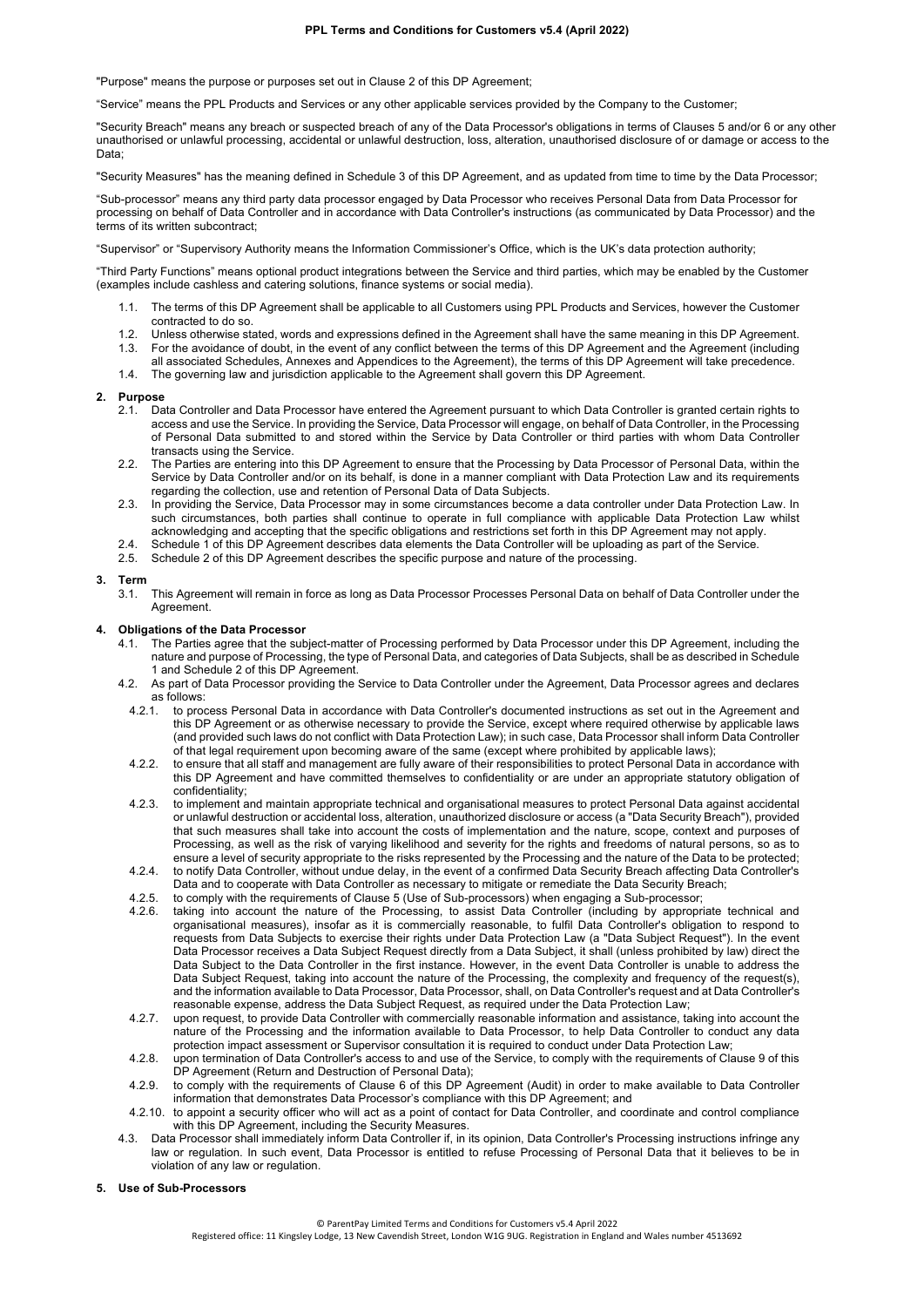- 5.1. Data Controller agrees that Data Processor may appoint Sub-Processors to assist it in providing the Service and Processing Personal Data provided that such Sub-Processors:
	- 5.1.1. agree to act only on Data Processor's written instructions when Processing the Personal Data (which instructions shall be consistent with Data Controller's Processing instructions to Data Processor); and
	- 5.1.2. agree to protect the Personal Data to a standard consistent with the requirements of this DP Agreement, including by implementing and maintaining appropriate technical and organisational measures to protect the Personal Data they Process consistent with the Security Measures described in Schedule 3 of this DP Agreement.
- 5.2. Data Processor agrees and warrants to remain liable to Data Controller for the subcontracted Processing services of any of its direct or indirect Sub-Processors under this DP Agreement. Data Processor shall maintain an up-to-date list of the names and location of all Sub-Processors used for the Processing of Personal Data under this DP Agreement available upon request to the Data Protection Officer. Data Processor shall, where reasonably possible, inform the Data Controller at least 30 days prior to the date on which any newly appointed Sub-Processor shall commence processing Personal Data.
- 5.3. In the event that Data Controller objects to the Processing of its Personal Data by any newly appointed Sub-Processor as described in Clause 5.2, it shall inform Data Processor immediately, and in any case, no later than within the 30-day notification period. The Data Controller should present a reasonable justification for the objection as it relates to Data Protection Law – for example, if the processing is expected to present unnecessary risk to the interests, rights and freedoms of the data subject.
- 5.4. In the case that a Data Controller objects to the use of a Sub-Processor, it's only remedy is to cease use of the Service and to terminate the Agreement subject to clause 3.4 of the Agreement. For the avoidance of doubt, such decision by the Data Controller will not diminish Data Controller's obligations to pay the fees due under clause 3.4 of the Agreement.
- 5.5. In addition, the Service may provide links to integrations with Third Party Functions, including, without limitation, certain Third Party Functions which may be integrated directly into Data Controller's account or instance in the Service. If Data Controller elects to enable, access or use such Third Party Functions, its access and use of such Third Party Functions is governed solely by the terms and conditions and privacy policies of such Third Party Functions, and Data Processor does not endorse, is not responsible or liable for, and makes no representations as to any aspect of such Third Party Functions, including, without limitation, their content or the manner in which they handle Data (including Personal Data) or any interaction between Data Controller and the provider of such Third Party Functions.
- 5.6. Data Processor is not liable for any damage or loss caused or alleged to be caused by or in connection with Data Controller's enablement, access or use of any such Third Party Functions, or Data Controller's reliance on the privacy practices, data security processes or other policies of such Third Party Functions. The providers of Third Party Functions shall not be deemed Sub-Processors for any purpose under this DP Agreement.

# **6. Audit**

- The Parties acknowledge that Data Processor uses security auditors to verify the adequacy of its security measures, including the security of the physical data centres from which Data Processor provides its data processing services. This audit:<br>6.1.1. will be performed at least annually:
	- will be performed at least annually:
- 6.1.2. will be performed according to ISO 27001 or PCI DSS standards or such other alternative standards that are substantially equivalent to ISO 27001 or PCI DSS:
- 6.1.3. will be performed by independent third party security professionals or suitably skilled in house staff at Data Processor's selection and expense; and
- 6.1.4. will result in the generation of an audit report affirming that Data Processor's data security controls achieve industry standards.
- 6.2. Data Processor shall provide appropriately detailed responses to Data Controller's requests for information which may include responses to relevant information security and audit questionnaires.
- 6.3. At Data Controller's written request, Data Processor will provide Data Controller with a confidential summary of the Report ("Summary Report") so that Data Controller can reasonably verify Data Processor's compliance with the security and audit obligations under this Agreement. The Summary Report will constitute Data Processor's Confidential Information under the confidentiality provisions of Data Processor's Agreement.
- 6.4. At Data Controller's written request and expense, and subject to reasonable notice period, Data Processor shall allow and contribute to minimally disruptive audits, including inspections, conducted by Data Controller or another auditor mandated by Data Controller.

# **7. International Data Exports**

- 7.1. Data Controller acknowledges that Data Processor and its Sub-Processors may maintain data processing operations in countries that are outside of the EEA. As such, both Data Processor and its Sub-Processors may Process Personal Data in non-EEA countries..
- 7.2. Data Processor will make best endeavors to limit data exports to non-EEA countries to what is strictly necessary.
- 7.3. In all cases where transfers to non-EEA countries may take place, these transfers will be subject to necessary safeguards as defined within applicable Data Protection Law.

# **8. Obligations of the Data Controller**

- 8.1. As part of Data Controller receiving the Service under the Agreement, Data Controller agrees and warrants that:
	- 8.1.1. it is solely responsible for the accuracy of Personal Data and the means by which such Personal Data is acquired and the Processing of Personal Data by Data Controller, including instructing Processing by Data Processor in accordance with this DP Agreement, is and shall continue to be in accordance with all the relevant provisions of Data Protection Law, particularly with respect to the security, protection and disclosure of Personal Data;
	- 8.1.2. that if Processing by Data Processor involves any "special" or "sensitive" categories of Personal Data (as defined under Data Protection Law), Data Controller has collected such Personal Data in accordance with Data Protection Law;
	- 8.1.3. that Data Controller will ensure that Data Subjects receive a Privacy Notice compliant with Data Protection Law, the contents of which shall include but not be limited to:
	- 8.1.4. the use of data processors to Process their Personal Data, including Data Processor; and
	- 8.1.5. that their Personal Data may be Processed outside of the European Economic Area;
	- 8.1.6. that it shall respond in a reasonable time and to the extent reasonably practicable to enquiries by Data Subjects regarding the Processing of their Personal Data by Data Controller, and to give appropriate instructions to Data Processor in a timely manner; and,
	- 8.1.7. that it shall respond in a reasonable time to enquiries from a Supervisor regarding the processing of relevant Personal Data by Data Controller.

# **9. Return and Destruction of Personal Data**

9.1. Upon the termination of Data Controller's right to access and use the Service under the Agreement, Data Processor will for up to thirty (30) days following such termination permit Data Controller to export its Data, at its expense, in accordance with the capabilities of the Service. Following such period, Data Processor shall have the right to delete all Data stored or Processed by Data Processor on behalf of Data Controller in accordance with Data Processor's deletion policies and procedures. Data Controller expressly consents to such deletion.

# **10. NO CONSEQUENTIAL DAMAGES; LIMITATION ON LIABILITY**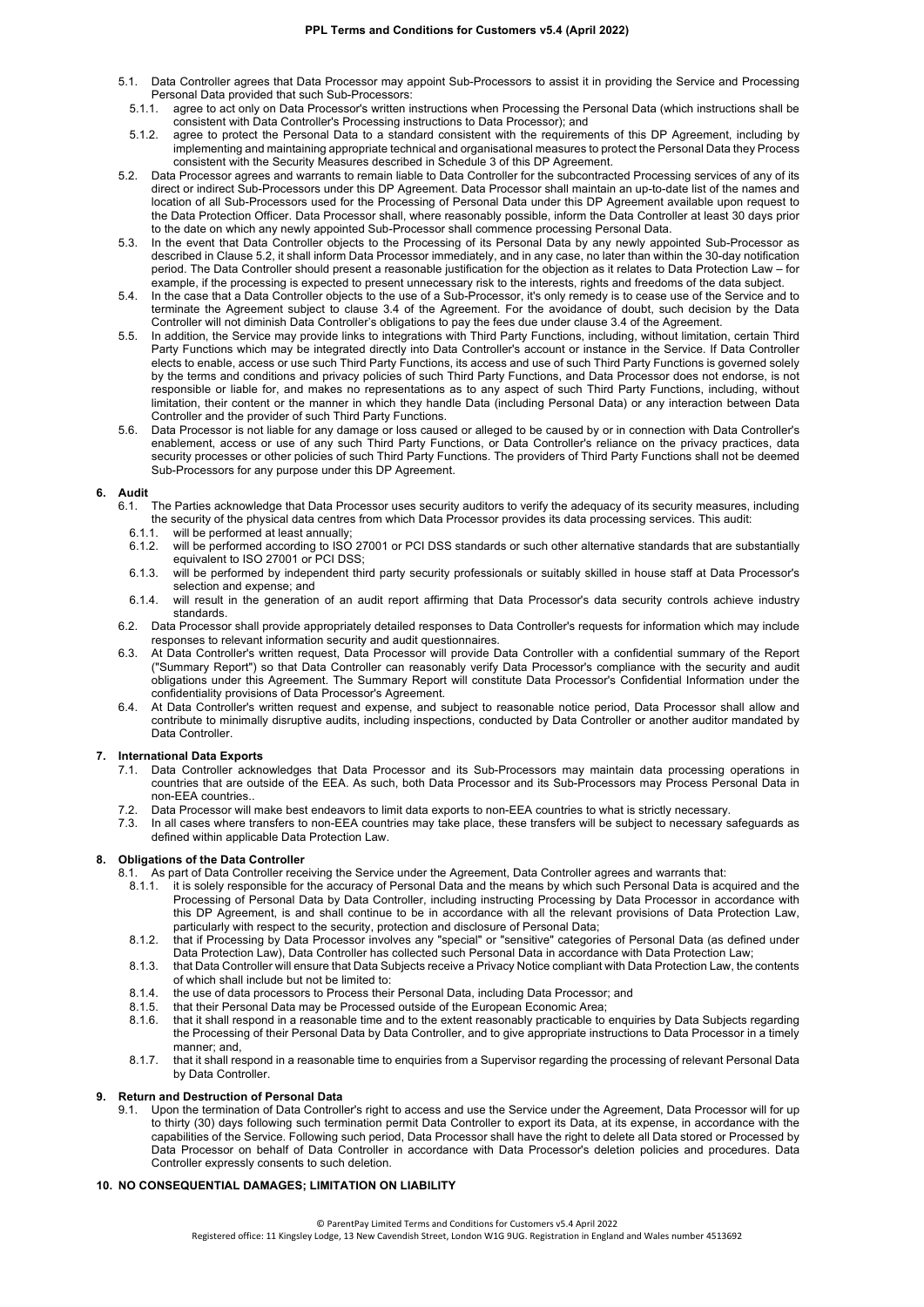- 10.1. UNDER NO CIRCUMSTANCES AND UNDER NO LEGAL THEORY (WHETHER IN CONTRACT, TORT, NEGLIGENCE OR OTHERWISE) WILL EITHER PARTY TO THIS DP AGREEMENT, OR THEIR AFFILIATES, OFFICERS, DIRECTORS, EMPLOYEES, AGENTS, SERVICE PROVIDERS, SUPPLIERS OR LICENSORS BE LIABLE TO THE OTHER PARTY OR ANY THIRD PARTY FOR ANY LOST PROFITS, LOST SALES OR BUSINESS, LOST DATA (BEING DATA LOST IN THE COURSE OF TRANSMISSION VIA DATA CONTROLLER'S SYSTEMS OR OVER THE INTERNET THROUGH NO FAULT OF DATA PROCESSOR), BUSINESS INTERRUPTION, LOSS OF GOODWILL, OR FOR ANY TYPE OF INDIRECT, INCIDENTAL, SPECIAL, EXEMPLARY, CONSEQUENTIAL OR PUNITIVE LOSS OR DAMAGES INCURRED BY THE OTHER PARTY OR ANY THIRD PARTY IN CONNECTION WITH THIS DP AGREEMENT, OR THE SERVICES, REGARDLESS OF WHETHER SUCH PARTY HAS BEEN ADVISED OF THE POSSIBILITY OF OR COULD HAVE FORESEEN SUCH **DAMAGES**
- 10.2. NOTWITHSTANDING ANYTHING TO THE CONTRARY IN THIS DP AGREEMENT OR THE AGREEMENT, DATA PROCESSOR'S AGGREGATE LIABILITY TO DATA CONTROLLER OR ANY THIRD PARTY ARISING OUT OF THIS AGREEMENT AND ANY LICENSE, USE OR EMPLOYMENT OF THE SERVICE, SHALL IN NO EVENT EXCEED THE LIMITATIONS SET FORTH IN THE AGREEMENT.
- 10.3. FOR THE AVOIDANCE OF DOUBT, THIS SECTION SHALL NOT BE CONSTRUED AS LIMITING THE LIABILITY OF EITHER PARTY WITH RESPECT TO CLAIMS BROUGHT BY DATA-SUBJECTS.

**Schedule 1: Data Elements, categories of Data Subjects – for ParentPay, Schoolcomms and Cypad branded products**

| Data Subject<br>(Who)                | Data Category (What)                 | <b>Description</b>                                                                                                                                               | ParentPay                    |
|--------------------------------------|--------------------------------------|------------------------------------------------------------------------------------------------------------------------------------------------------------------|------------------------------|
| <b>Student</b>                       | Forename                             | This is the forename of the pupil.                                                                                                                               | ParentPay                    |
| <b>Student</b>                       | Surname                              | This is the surname of the pupil.                                                                                                                                | ParentPay                    |
| <b>Student</b>                       | Known as                             | This is the name that the pupil is known as.                                                                                                                     | ParentPay                    |
| <b>Student</b>                       | <b>DOB</b>                           | This is the date of birth of the pupil.                                                                                                                          | ParentPay                    |
| <b>Student</b>                       | Gender                               | This is the pupil's gender                                                                                                                                       | ParentPay                    |
| <b>Student</b>                       | Year Group                           | The year the pupil is in                                                                                                                                         | ParentPay                    |
| <b>Student</b>                       | <b>Registration Class</b>            | The name of the pupil's registration class (if any)                                                                                                              | ParentPay                    |
| <b>Student</b>                       | Salutation                           | This is the pupil's salutation.                                                                                                                                  | ParentPay                    |
| <b>Student</b>                       | <b>Dietary Requirements</b>          | This is the pupil's special dietary requirements                                                                                                                 | ParentPay                    |
| <b>Student</b>                       | Postal Address                       | The student's postal address                                                                                                                                     | ParentPay                    |
| <b>Student</b>                       | Meal Selections and spend<br>history | This is a history of a pupil's meal selections and spends for school meals or non-meal-related items.                                                            | ParentPay                    |
| Parent / Contact                     | Title                                | This is the contact's title (Mr, Mrs, Ms, etc).                                                                                                                  | ParentPay                    |
| Parent / Contact                     | Forename                             | This is the contact's forename.                                                                                                                                  | ParentPay                    |
| Parent / Contact                     | Surname                              | This is the contact's surname.                                                                                                                                   | ParentPay                    |
| Parent / Contact                     | Authentication data                  | Username and password or other authentication tokens                                                                                                             | ParentPay                    |
| Parent / Contact                     | Gender                               | The contact's gender                                                                                                                                             | ParentPay                    |
| Parent / Contact                     | <b>House Name</b>                    | The text entered as the contact's house name.                                                                                                                    | ParentPay                    |
| Parent / Contact                     | Street                               | The text entered as the contact's street.                                                                                                                        | ParentPay                    |
| Parent / Contact                     | Locality                             | The text entered as the contact's locality.                                                                                                                      | ParentPay                    |
| Parent / Contact                     | Town                                 | The text entered as the contact's town.                                                                                                                          | ParentPay                    |
| Parent / Contact                     | Postcode                             | The text entered as the contact's post code.                                                                                                                     | ParentPay                    |
| Parent / Contact                     | Day Telephone                        | The contact's daytime telephone number.                                                                                                                          | ParentPay                    |
| Parent / Contact                     | Home Telephone                       | The contact's home telephone number.                                                                                                                             | ParentPay                    |
| Parent / Contact<br>Parent / Contact | Mobile Telephone                     | This is the contact's mobile telephone number.                                                                                                                   | ParentPay                    |
|                                      | Email                                | This is the contact's E-mail address.                                                                                                                            | ParentPay                    |
| Parent / Contact                     | Payment card details                 | Payment details are forwarded to a 3 <sup>rd</sup> party payment processor                                                                                       | ParentPay                    |
| Parent / Contact                     | Other                                | This is the contact's alternative communication method.                                                                                                          | ParentPay                    |
| Parent / Contact                     | In-app messages                      | Messages sent from parents to school within the application                                                                                                      | ParentPay                    |
| Parent / Contact                     | Trouble ticket data                  | When users submit trouble ticket information, this gets stored.                                                                                                  | ParentPay                    |
| Parent / Contact                     | Payment History and balances         | This is the contact's history of payment transactions, including reversals, refunds and withdrawals of funds.                                                    | ParentPay                    |
| Parent / Contact                     | Shop information                     | ParentPay can be used as a payment page from externally or internally hosted shop systems. This the information captured<br>as part of that ("shopping basket"). | ParentPay                    |
| <b>School Staff</b>                  | Title                                | This is the staff member's title (Mr, Mrs, Ms, etc.).                                                                                                            | ParentPay                    |
| <b>School Staff</b>                  | Forename                             | This is the staff member's forename.                                                                                                                             | ParentPay                    |
| <b>School Staff</b>                  | Surname                              | This is the staff member's surname.                                                                                                                              | ParentPay                    |
| <b>School Staff</b>                  | Gender                               | The staff member's gender                                                                                                                                        | ParentPay                    |
| <b>Website Access</b>                | <b>IP Address</b>                    | The network address of your device or internet connection                                                                                                        | ParentPay                    |
| <b>Website Access</b>                | <b>Browser Type and Version</b>      | The type of Web Browser your device is using                                                                                                                     | ParentPay                    |
| <b>Website Access</b>                | Cookies                              | Special records in your browser to help the website operate                                                                                                      | ParentPay                    |
| <b>Website Access</b>                | <b>Web Analytics</b>                 | Generalised information about browsing behaviour and page statistics                                                                                             | ParentPay                    |
| Data Subject<br>(Who)                | Data Category (What)                 | <b>Description</b>                                                                                                                                               | Schoolcomms<br><b>Module</b> |
| <b>Student</b>                       | Achievement records                  | Achievement records entered into the Schools MIS.                                                                                                                | Reporting                    |
| <b>Student</b>                       | App status                           | Is the pupil using the School Gateway app                                                                                                                        | Core                         |
| <b>Student</b>                       | Assessment reports                   | Annual assessment reports generated by the school using their MIS.                                                                                               | Reporting                    |
| <b>Student</b>                       | Authentication data                  | Students School Gateway PIN                                                                                                                                      | Core                         |
| <b>Student</b>                       | Bank account details                 | Bank account details are captured and passed to a 3rd party for authorisation                                                                                    | Payments                     |
| <b>Student</b>                       | Behaviour incident records           | Behaviour incidents recorded on the Schools MIS.                                                                                                                 | Reporting                    |
| <b>Student</b>                       | Club Attendance Records              | Club attendance which is recorded by school within Schoolcomms                                                                                                   | Clubs                        |
| <b>Student</b>                       | Club balances                        | Separate balances for each club the student attends                                                                                                              | Clubs                        |
| <b>Student</b>                       | <b>Club Session Bookings</b>         | Club sessions booked by parents or school                                                                                                                        | Clubs                        |
| <b>Student</b>                       | Curriculum Timetable                 | This is the pupil's timetable.                                                                                                                                   | Reporting                    |
| <b>Student</b>                       | <b>Dinner Bookings</b>               | Dinner bookings made by parents or school.                                                                                                                       | Dinners                      |
| <b>Student</b>                       | Dinner plan balance                  | Dinner plan balance if School uses Schoolcomms Dinners Module                                                                                                    | Dinners                      |
| <b>Student</b>                       | Exam timetables                      | The student's exam timetables                                                                                                                                    | Reporting                    |
| <b>Student</b>                       | Forename                             | This is the forename of the pupil.                                                                                                                               | Core                         |
| <b>Student</b>                       | Free School Meals                    | Whether the pupil is eligible for Free School Meals.                                                                                                             | <b>Dinners</b>               |
| <b>Student</b>                       | Gender                               | This is the pupil's gender                                                                                                                                       | Core                         |
| <b>Student</b>                       | Groups                               | Active groups set up by the school containing the pupil.                                                                                                         | Messaging                    |
| <b>Student</b>                       | Identifiers                          | MIS ID, Roll Number and UPN                                                                                                                                      | Core                         |
| <b>Student</b>                       | In-app messages                      | Messages sent from parents to school within the School Gateway application                                                                                       | Messaging                    |
| <b>Student</b>                       | Known as                             | This is the name that the pupil is known as.                                                                                                                     | Core                         |
| <b>Student</b>                       | <b>Linked People</b>                 | Contact's linked to the child that meet import criteria specified by school                                                                                      | Core                         |
| <b>Student</b>                       | Meal Selections & spend history      | Record of student's meal spend, imported from the cashless retailer, SIMS Dinner money or recorded within Schoolcomms                                            | Reporting                    |
| <b>Student</b>                       | <b>Medical Information</b>           | <b>Student Medical Conditions</b>                                                                                                                                | Reporting                    |
| <b>Student</b>                       | <b>Message History</b>               | Email or SMS messages sent to the user by the school or vice versa                                                                                               | Messaging                    |
| <b>Student</b>                       | <b>MIS Groups</b>                    | Active groups set up in the schools MIS system containing the pupil                                                                                              | Messaging                    |
| <b>Student</b>                       | Mobile OS                            | This is the operating system (iOS or Android) of the mobile phone used to access School Gateway.                                                                 | Core                         |

© ParentPay Limited Terms and Conditions for Customers v5.4 April 2022

Registered office: 11 Kingsley Lodge, 13 New Cavendish Street, London W1G 9UG. Registration in England and Wales number 4513692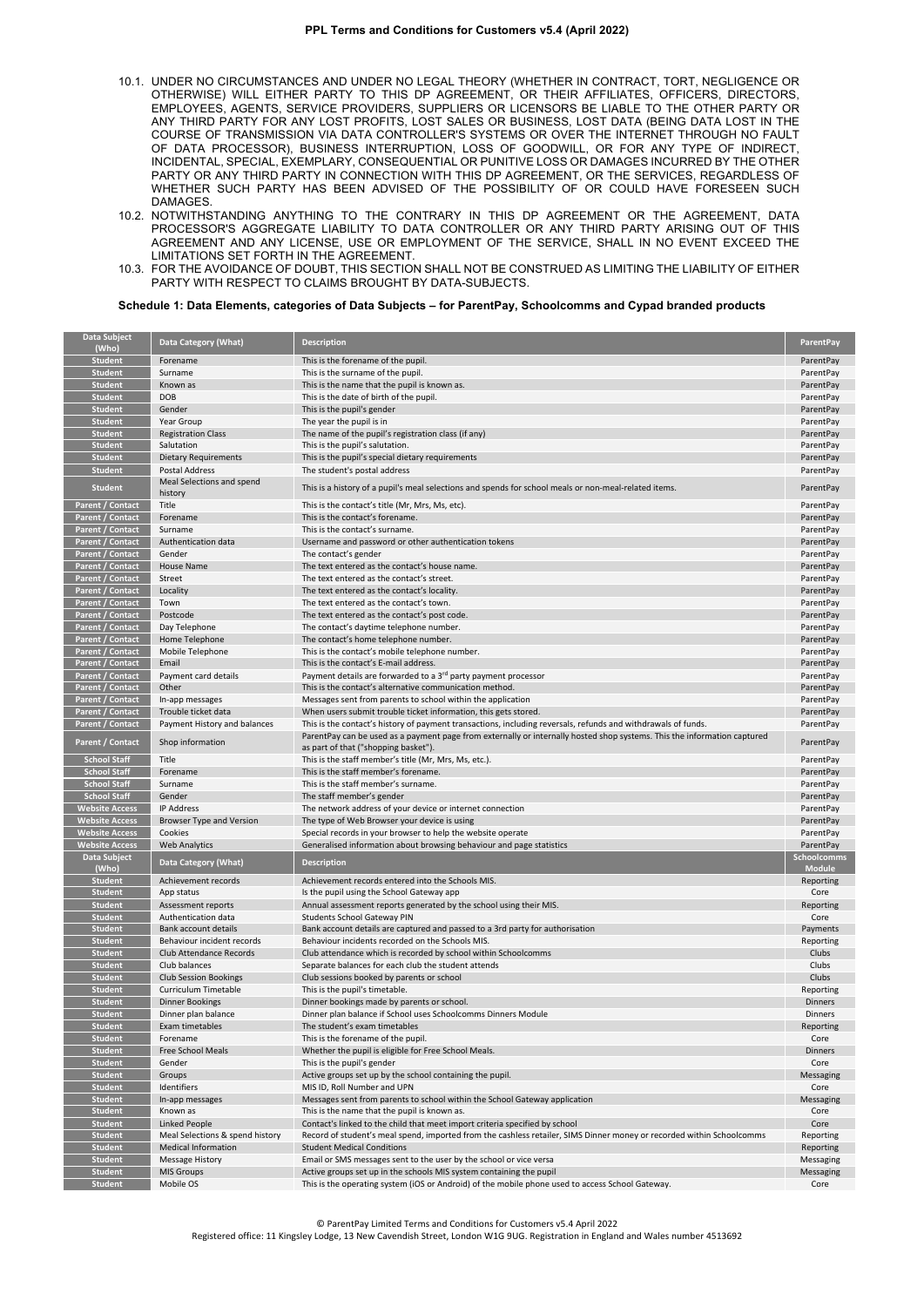| <b>Student</b>        | Mobile Telephone                   | Pupil's mobile phone number used to receive alerts from the school and to verify the pupil's School Gateway account.              | Core           |
|-----------------------|------------------------------------|-----------------------------------------------------------------------------------------------------------------------------------|----------------|
|                       |                                    |                                                                                                                                   |                |
| <b>Student</b>        | Payment card details               | Payment card details are captured and passed to a 3rd party for authorisation.                                                    | Payments       |
| <b>Student</b>        | <b>Payment History</b>             | Student payment and transaction history                                                                                           | Payments       |
| <b>Student</b>        | Paypoint Data                      | Data used to issue a PayPoint voucher linking a student and payment item                                                          | Payments       |
| <b>Student</b>        | <b>Postal Address</b>              | The student's postal address                                                                                                      | Reporting      |
| <b>Student</b>        | Pre-admission Status               | Students Pre-admission status                                                                                                     | Core           |
|                       |                                    |                                                                                                                                   |                |
| <b>Student</b>        | Primary email address              | Pupil's email address used to receive communications from the school and to verify the pupil's School Gateway account.            | Core           |
| <b>Student</b>        | <b>Pupil Premium Questionnaire</b> | Results of the School Gateway Pupil Premium Questionnaire                                                                         | Core           |
|                       | Results                            |                                                                                                                                   |                |
| <b>Student</b>        | <b>Registration Group</b>          | The registration group of the pupil.                                                                                              | Core           |
| <b>Student</b>        | School Gateway activation date     | This is the date the user activated and first logged into the School Gateway portal.                                              | Core           |
| <b>Student</b>        | Dinner Money Balance               | The balance from the school's cashless retailer or SIMS Dinner Money                                                              | Payments       |
|                       |                                    |                                                                                                                                   |                |
| <b>Student</b>        | SIMS profile report                | This is a SIMS profile report for the student                                                                                     | Reporting      |
| <b>Student</b>        | Surname                            | This is the surname of the pupil.                                                                                                 | Core           |
| <b>Student</b>        | Unexplained absence records        | Any unexplained absences recorded by the school for AM or PM registration.                                                        | Messaging      |
| <b>Student</b>        | Year Group                         | The year group of the Pupil.                                                                                                      | Core           |
| Parent / Contact      | Authentication data                | The contact's School Gateway PIN                                                                                                  | Core           |
|                       |                                    |                                                                                                                                   |                |
| Parent / Contact      | Bank account details               | Bank account details are captured and passed to a 3rd party for authorisation                                                     | Payments       |
| Parent / Contact      | Forename                           | This is the contact's forename.                                                                                                   | Core           |
| Parent / Contact      | <b>House Name</b>                  | The text entered as the contact's house name.                                                                                     | Core           |
| Parent / Contact      | In-app messages                    | Messages sent from parents to school within the School Gateway application                                                        | Messaging      |
| Parent / Contact      | Locality                           | The text entered as the contact's locality.                                                                                       | Core           |
|                       |                                    |                                                                                                                                   |                |
| Parent / Contact      | <b>Message History</b>             | Email or SMS messages sent to the user by the school or vice versa                                                                | Messaging      |
| Parent / Contact      | Mobile OS                          | This is the operating system (iOS or Android) of the mobile phone used to access School Gateway.                                  | Core           |
| Parent / Contact      | Mobile Telephone                   | This is the contact's mobile phone number used to receive alerts from the school and to verify the School Gateway account.        | Core           |
| Parent / Contact      | Parental responsibility status     | This marker is used by schools to identify if a contact has parental responsibility over a student (allowed to give consent etc). | Core           |
| Parent / Contact      | Payment card details               | Payment card details are captured and passed to a 3rd party for authorisation.                                                    | Payments       |
| Parent / Contact      | Payment History and balances       | This is the contact's payment and transaction history                                                                             | Payments       |
|                       |                                    |                                                                                                                                   |                |
| Parent / Contact      | Postcode                           | The text entered as the contact's post code.                                                                                      | Core           |
| Parent / Contact      | Primary Email address              | Contact's email address used to receive communications from the school and to verify the contacts School Gateway account.         | Core           |
| Parent / Contact      | <b>Prime Parent Status</b>         | Indicates whether a contact is a prime parent or secondary parent                                                                 | Core           |
| Parent / Contact      | School Gateway activation date     | This is the date the user activated and first logged into the School Gateway portal.                                              | Core           |
| Parent / Contact      | School Gateway app status          | Identifies whether a user is logged into the School Gateway mobile application.                                                   | Core           |
|                       |                                    |                                                                                                                                   |                |
| Parent / Contact      | Street                             | The text entered as the contact's street.                                                                                         | Core           |
| Parent / Contact      | Surname                            | This is the contact's surname.                                                                                                    | Core           |
| Parent / Contact      | Town                               | The text entered as the contact's town.                                                                                           | Core           |
|                       |                                    | The priority of contacts connected to a student.                                                                                  |                |
| Parent / Contact      | MIS Contact priority               | (i.e. 1 & 2 may be immediate family whereas 3 & 4 may be distant relatives for emergency contact purposes).                       | Core           |
| <b>School Staff</b>   |                                    |                                                                                                                                   |                |
|                       | Authentication data                | The staff member's School Gateway PIN                                                                                             | Core           |
| <b>School Staff</b>   | <b>Bank Account Details</b>        | Bank account details are captured and passed to a 3rd party for authorisation                                                     | Payments       |
| <b>School Staff</b>   | <b>Card Details</b>                | Payment card details are captured and passed to a 3rd party for authorisation.                                                    | Payments       |
| <b>School Staff</b>   | Club Attendance Records            | Club attendance which is recorded by school within Schoolcomms                                                                    | Clubs          |
| <b>School Staff</b>   | Club Balances                      | Separate balances for each club the staff member attends                                                                          | Clubs          |
| <b>School Staff</b>   | Club Bookings                      | Club bookings made by staff member or school.                                                                                     | Clubs          |
|                       |                                    |                                                                                                                                   |                |
| <b>School Staff</b>   | Curriculum timetable               | This is the staff members timetable.                                                                                              | Reporting      |
| <b>School Staff</b>   | <b>Dinner Bookings</b>             | Dinner bookings made by staff member or school.                                                                                   | <b>Dinners</b> |
| <b>School Staff</b>   | Dinner Money / Caterer Balance     | The balance from the school's cashless retailer or SIMS Dinner Money                                                              | Payments       |
| <b>School Staff</b>   | Dinner Plan Balance                | Dinner plan balance if School uses Schoolcomms Dinners Module                                                                     | <b>Dinners</b> |
|                       |                                    |                                                                                                                                   |                |
| <b>School Staff</b>   | Forename                           | This is the staff member's forename.                                                                                              | Core           |
| <b>School Staff</b>   | Groups                             | Active groups set up by the school containing the pupil.                                                                          | Messaging      |
| <b>School Staff</b>   | In-app messages                    | Messages sent from parents to school within the School Gateway application                                                        | Messaging      |
| <b>School Staff</b>   | Linked People                      | MIS contacts linked to the staff member who meet the Schoolcomms import criteria set by the school.                               | Core           |
| <b>School Staff</b>   | <b>Meal Spend History</b>          | Record of the meal spend, imported from the schools cashless retailer, SIMS Dinner money or recorded within Schoolcomms           | Payments       |
| <b>School Staff</b>   | <b>Medical Conditions</b>          | <b>Staff Member Medical Conditions</b>                                                                                            | Reporting      |
|                       |                                    |                                                                                                                                   |                |
| <b>School Staff</b>   | <b>Message History</b>             | Email or SMS messages sent to the user by the school or vice versa                                                                | Messaging      |
| <b>School Staff</b>   | MIS ID                             | Staff members MIS ID                                                                                                              | Core           |
| <b>School Staff</b>   | Mobile OS version                  | This is the operating system (iOS or Android) of the mobile phone used to access School Gateway.                                  | Core           |
| School Staff          | Mobile telephone                   | The staff member's mobile telephone number                                                                                        | core           |
| <b>School Staff</b>   | Payment History                    | The staff members payment history                                                                                                 | Payments       |
| <b>School Staff</b>   | PayPoint Data                      | Data used to issue a PayPoint voucher linking a staff member and payment item                                                     | Payments       |
|                       |                                    |                                                                                                                                   |                |
| <b>School Staff</b>   | Postal Address                     | The staff member's postal address                                                                                                 | Core           |
| <b>School Staff</b>   | Postcode                           | The staff member's postal code                                                                                                    | Core           |
| <b>School Staff</b>   | Primary email                      | The staff member's primary email address                                                                                          | Core           |
| <b>School Staff</b>   | Role                               | The staff member's role at the school                                                                                             | Core           |
| <b>School Staff</b>   | School Gateway activation date     | This is the date the staff member activated and first logged into the School Gateway portal.                                      | Core           |
| <b>School Staff</b>   | School Gateway app status          | Identifies whether a staff member is logged into the School Gateway mobile application.                                           | Core           |
|                       |                                    |                                                                                                                                   |                |
| <b>School Staff</b>   | Surname                            | This is the staff member's surname.                                                                                               | Core           |
| <b>School Staff</b>   | Title                              | This is the staff member's title (Mr, Mrs, Ms, etc.).                                                                             | Core           |
| <b>Website Access</b> | Browser Type and Version           | The type of Web Browser your device is using                                                                                      | Core           |
| <b>Website Access</b> | Cookies                            | Special records in your browser to help the website operate                                                                       | Core           |
| <b>Website Access</b> | <b>IP Address</b>                  | The network address of your device or internet connection                                                                         | Core           |
| <b>Website Access</b> | <b>Web Analytics</b>               | Generalised information about browsing behaviour and page statistics                                                              | Core           |
|                       |                                    |                                                                                                                                   |                |
| Data Subject          | Data Category (What)               | <b>Description</b>                                                                                                                | Cypad          |
| (Who)                 |                                    |                                                                                                                                   |                |
| <b>Student</b>        | Forename                           | This is the forename of the pupil.                                                                                                | Cypad          |
| <b>Student</b>        | Surname                            | This is the surname of the pupil.                                                                                                 | Cypad          |
| Student               | DOB                                | This is the date of birth of the pupil.                                                                                           | Cypad          |
|                       |                                    |                                                                                                                                   |                |
| <b>Student</b>        | Year                               | The year the pupil is in                                                                                                          | Cypad          |
| <b>Student</b>        | Class                              | The name of the pupil's registration class                                                                                        | Cypad          |
| <b>Student</b>        | Site                               | The site that the pupil attends                                                                                                   | Cypad          |
|                       | Meal Selections and spend          |                                                                                                                                   |                |
| <b>Student</b>        | history                            | This is a history of a pupil's meal selections and spends for school meals or non-meal-related items.                             | Cypad          |
| <b>Student</b>        |                                    | This is the pupil's special dietary requirements                                                                                  | Cypad          |
|                       |                                    |                                                                                                                                   |                |
|                       | Diet Types                         |                                                                                                                                   |                |
| <b>Student</b>        | Allergens                          | This is what the pupil is allergic to                                                                                             | Cypad          |
| <b>Student</b>        | Meals consumed                     | For parents to view meals taken                                                                                                   | Cypad          |
| Parent / Contact      | Parent Name                        | This is the parents' full name.                                                                                                   | Cypad          |
|                       |                                    |                                                                                                                                   |                |
| Parent / Contact      | Username                           | Username for authentication                                                                                                       | Cypad          |
| Parent / Contact      | Email                              | This is the parents' email address.                                                                                               | Cypad          |
| Parent / Contact      | Address1                           | The first line of the address                                                                                                     | Cypad          |
| Parent / Contact      | Address2                           | The second line of the address                                                                                                    | Cypad          |
| Parent / Contact      | City                               | The city / town entered as the parents' city.                                                                                     | Cypad          |

© ParentPay Limited Terms and Conditions for Customers v5.4 April 2022 Registered office: 11 Kingsley Lodge, 13 New Cavendish Street, London W1G 9UG. Registration in England and Wales number 4513692